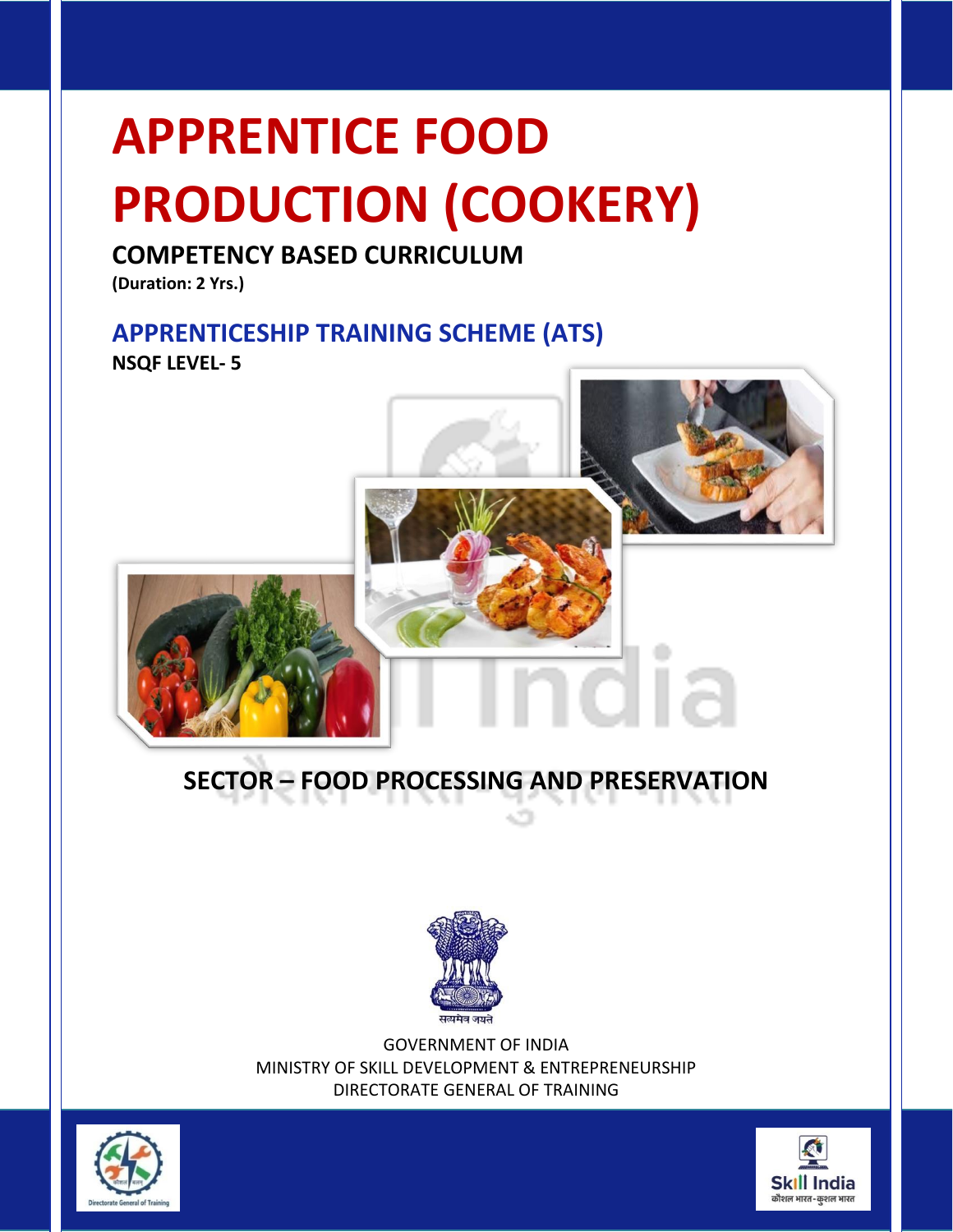# **APPRENTICE FOOD PRODUCTION (COOKERY)**

**(Revised in 2018)**

**APPRENTICESHIP TRAINING SCHEME (ATS)**

**SKI n**sQF LEVEL - 5<br> **5** कौशल भारत-कुशल भारत

Developed By

Ministry of Skill Development and Entrepreneurship Directorate General of Training **CENTRAL STAFF TRAINING AND RESEARCH INSTITUTE** EN-81, Sector-V, Salt Lake City, Kolkata – 700 091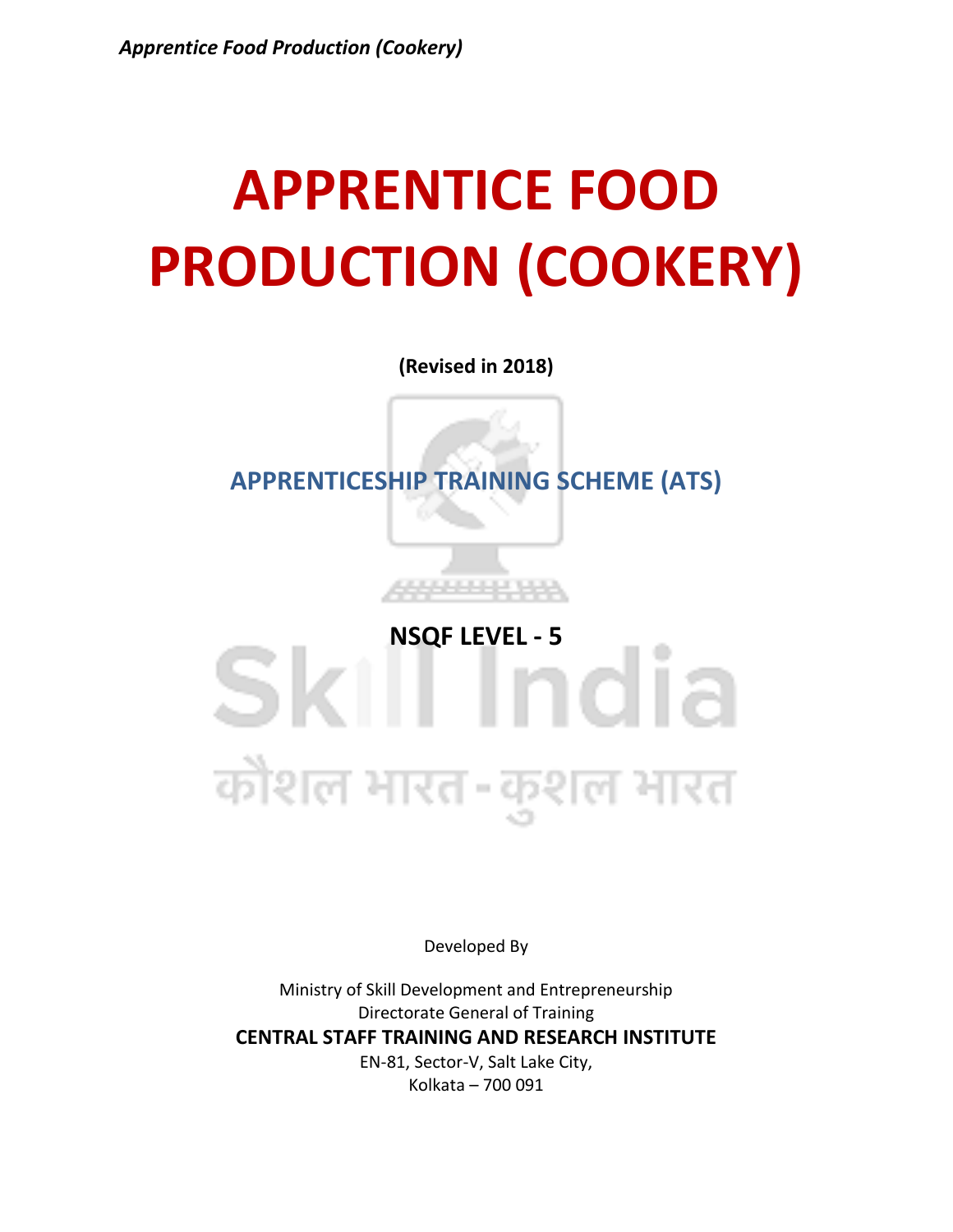### **ACKNOWLEDGEMENT**

The DGT sincerely expresses appreciation for the contribution of the Industry, State Directorate, Trade Experts and all others who contributed in revising the curriculum.

Special acknowledgement is extended by DGT to the following expert members who had contributed immensely in this curriculum.

| SI. | <b>Name &amp; Designation</b>    | Organization                       | <b>Expert Group</b> |
|-----|----------------------------------|------------------------------------|---------------------|
| No. | Sh./Mr./Ms.                      |                                    | Designation         |
| 1.  | Shri Gaurish Dhond, IMC          | Proprietor, Hotel Monoshanti,      | Chairman            |
|     | Chairman                         | Panaji, Goa                        |                     |
| 2.  | Shri Aleixo F da Costa, Director | Directorate of Craftsmen Training, | Member              |
|     |                                  | Goa                                |                     |
| 3.  | Shri Rajesh P Lolayekar, Asstt.  | Directorate of Craftsmen Training, | Member              |
|     | Director                         | Goa                                |                     |
| 4.  | Shri R.S. Siddarkar, Principal   | ITI., Panaji, Goa                  | Member              |
| 5.  | Shri Sailesh Sanzgiri, Managing  | Alcon Group of Hotels              | Member              |
|     | Director                         |                                    |                     |
| 6.  | Shri Ajay Vyas, Executive        | Taj Group of Hotels, Fort          | Member              |
|     |                                  | Aguada Beach Resort, Panaji, Goa   |                     |
| 7.  | Shri Dennis D'Costa, Front       | Taj Group of Hotels, Fort          | Member              |
|     | <b>Office Manager</b>            | Aguada Beach Resort, Panaji, Goa   |                     |
| 8.  | Shri Rahul Kulshrestha,          | Sun-N-Sand Hotel, Panaji, Goa      | Member              |
|     | Executive                        |                                    |                     |
| 9.  | Shri L.K. Mukherjee Deputy       | C.S.T.A.R.I. Kolkata               | Member              |
|     | Director                         |                                    |                     |
| 10. | Shri S.B. Sardar, Training       | C.S.T.A.R.I. Kolkata               | Member              |
|     | Officer                          |                                    |                     |
| 11. | Shri R.N. Manna, Training        | C.S.T.A.R.I. Kolkata               | Member              |
|     | Officer                          |                                    |                     |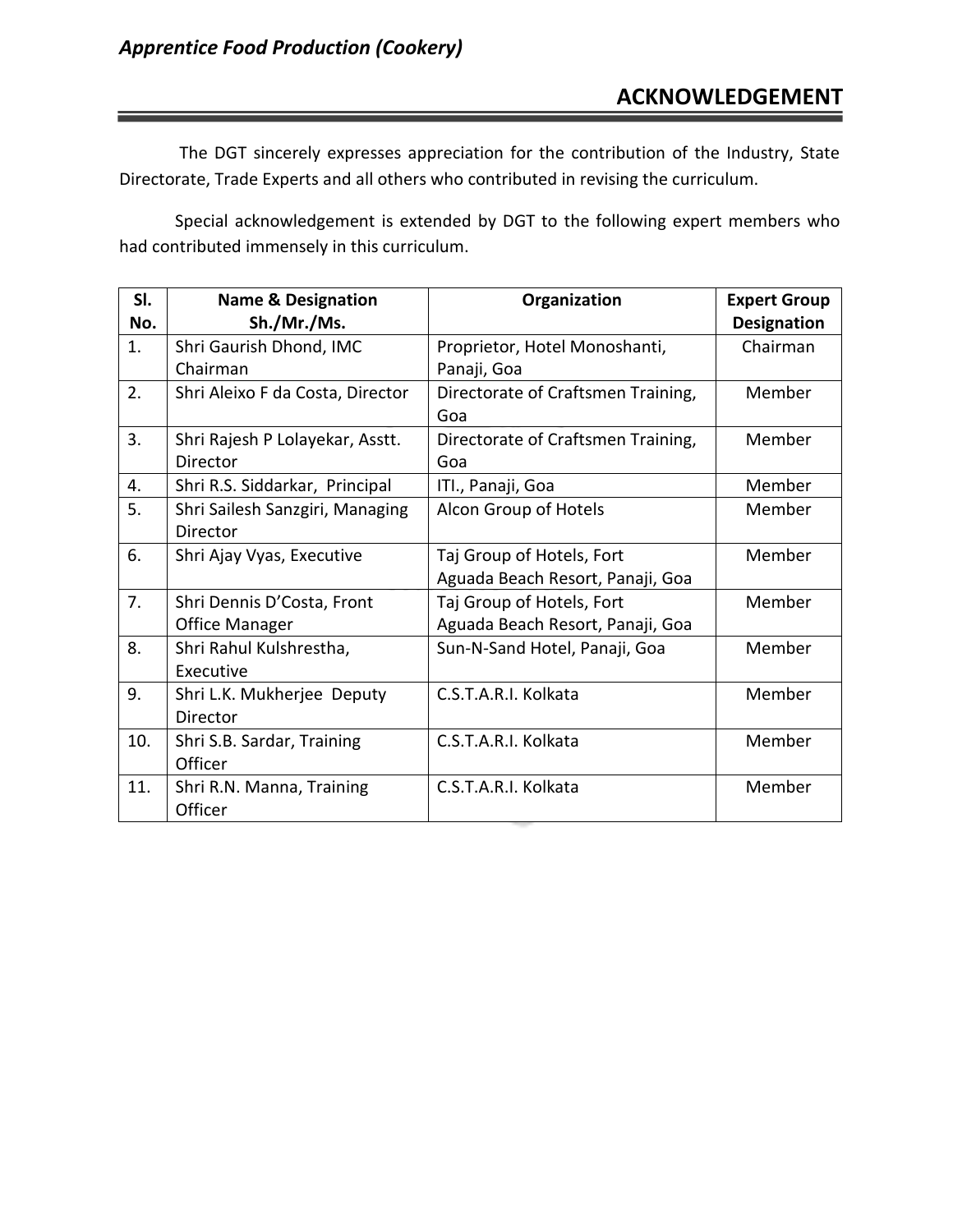| SI.<br>No. | <b>Topics</b>                                               | Page No.  |
|------------|-------------------------------------------------------------|-----------|
| 1.         | Background                                                  | $1 - 2$   |
| 2.         | <b>Training System</b>                                      | $3 - 7$   |
| 3.         | Job Role                                                    | $8 - 9$   |
| 4.         | <b>NSQF Level Compliance</b>                                | 10        |
| 5.         | <b>General Information</b>                                  | 11        |
| 6.         | <b>Learning Outcome</b>                                     | $12 - 13$ |
| 7.         | Learning Outcome with Assessment Criteria                   |           |
| 8.         | <b>Syllabus</b>                                             | $16 - 17$ |
| 9.         | Syllabus - Core Skill                                       | 18-21     |
|            | 9.1 Core Skill - Employability Skill                        |           |
| 10.        | Details of Competencies (On-Job Training)                   |           |
| 11.        | List of Trade Tools & Equipment Basic Training - Annexure I |           |
| 12.        | Format for Internal Assessment - Annexure II                | 26        |

कौशल भारत-कुशल भारत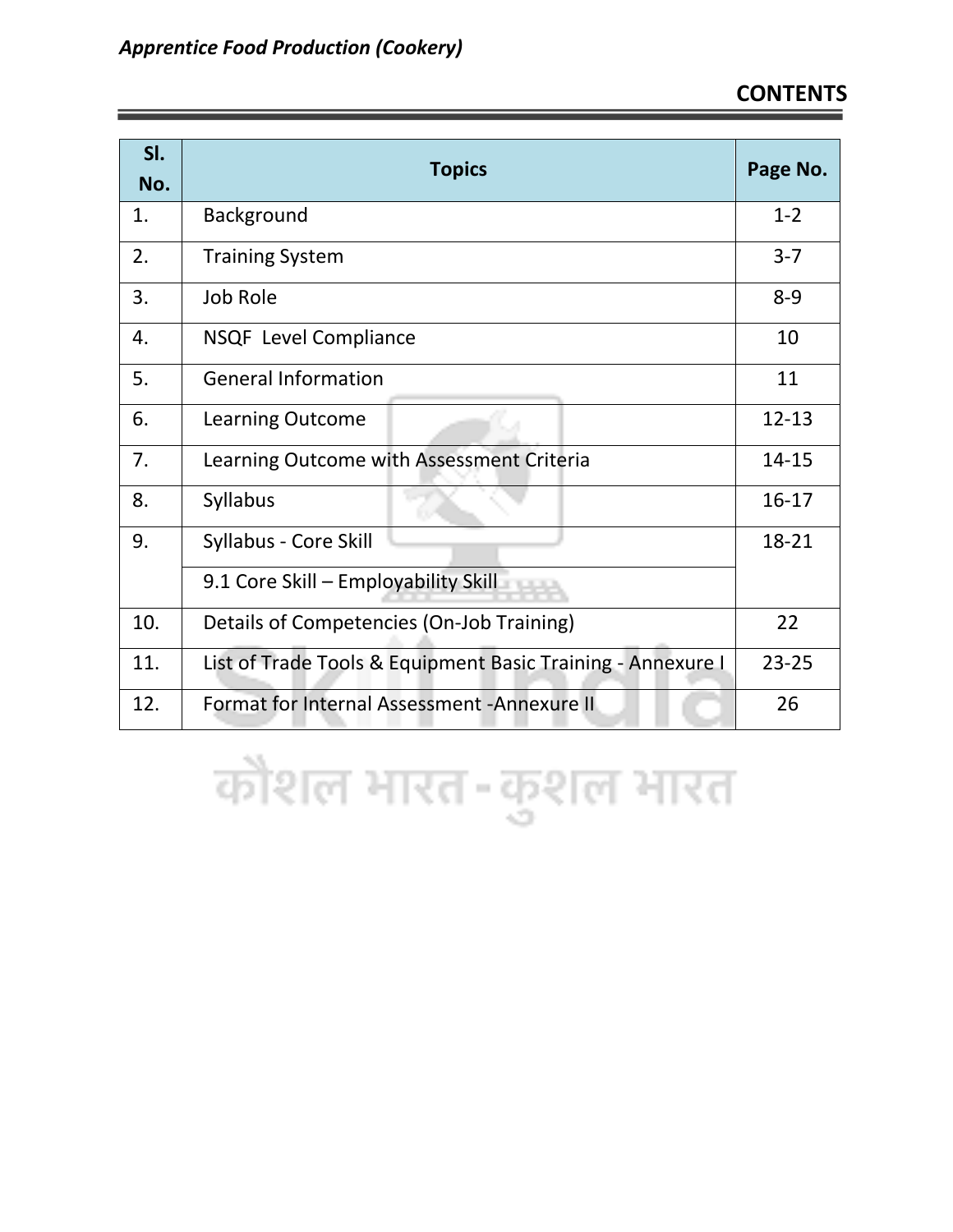#### **1.1 Apprenticeship Training Scheme under Apprentice Act 1961**

The Apprentices Act, 1961 was enacted with the objective of regulating the programme of training of apprentices in the industry by utilizing the facilities available therein for imparting on-the-job training. The Act makes it obligatory for employers in specified industries to engage apprentices in designated trades to impart Apprenticeship Training on the job in industry to school leavers and person having National Trade Certificate(ITI pass-outs) issued by National Council for Vocational Training (NCVT) to develop skilled manpower for the industry**.** There are four categories of apprentices namely**; trade apprentice, graduate, technician and technician (vocational) apprentices.** 

Qualifications and period of apprenticeship training of **trade apprentices** vary from trade to trade. The apprenticeship training for trade apprentices consists of basic training followed by practical training. At the end of the training, the apprentices are required to appear in a trade test conducted by NCVT and those successful in the trade tests are awarded the National Apprenticeship Certificate.

The period of apprenticeship training for graduate (engineers), technician (diploma holders and technician (vocational) apprentices is one year. Certificates are awarded on completion of training by the Department of Education, Ministry of Human Resource Development.

#### **1.2 Changes in Industrial Scenario**

Recently we have seen huge changes in the Indian industry. The Indian Industry registered an impressive growth during the last decade and half. The number of industries in India have increased manifold in the last fifteen years especially in services and manufacturing sectors. It has been realized that India would become a prosperous and a modern state by raising skill levels, including by engaging a larger proportion of apprentices, will be critical to success; as will stronger collaboration between industry and the trainees to ensure the supply of skilled workforce and drive development through employment. Various initiatives to build up an adequate infrastructure for rapid industrialization and improve the industrial scenario in India have been taken.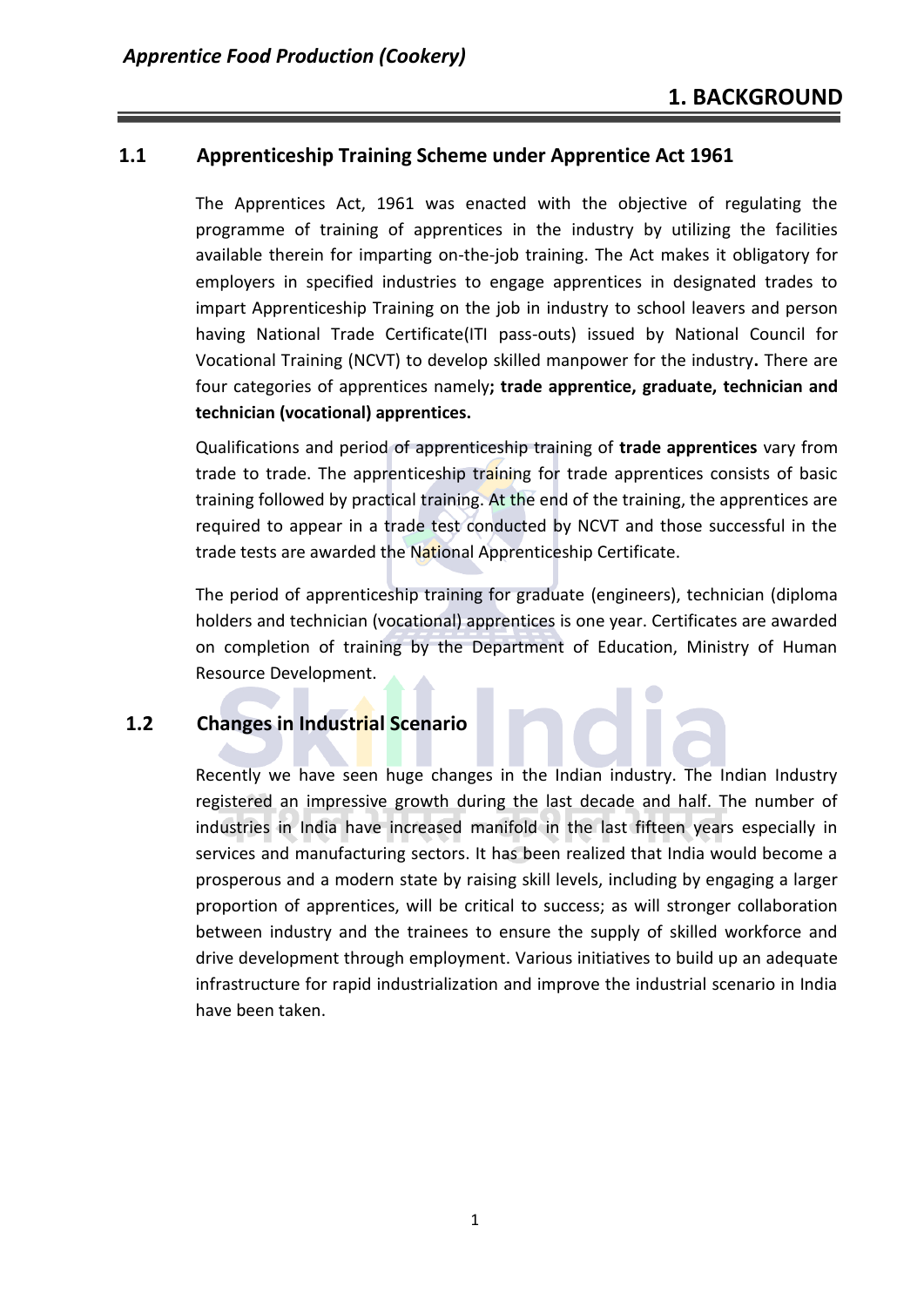#### **1.3 Reformation**

The Apprentices Act, 1961 has been amended and brought into effect from 22<sup>nd</sup> December, 2014 to make it more responsive to industry and youth. Key amendments are as given below:

- Prescription of number of apprentices to be engaged at establishment level instead of trade-wise.
- Establishment can also engage apprentices in optional trades which are not designated, with the discretion of entry level qualification and syllabus.
- Scope has been extended also to non-engineering occupations.
- Establishments have been permitted to outsource basic training in an institute of their choice.
- The burden of compliance on industry has been reduced significantly.

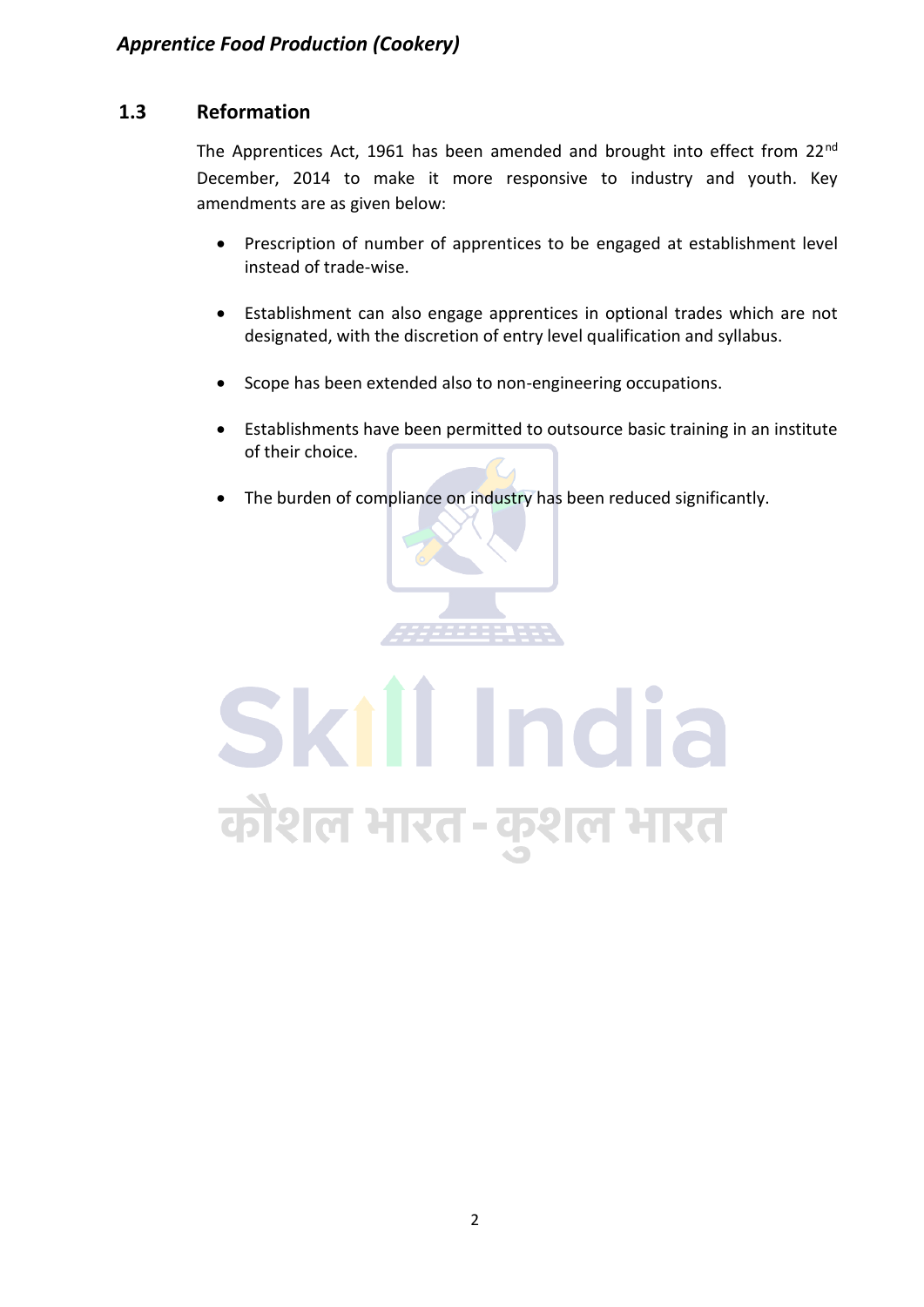#### **2.1 GENERAL**

Directorate General of Training (DGT) under Ministry of Skill Development & Entrepreneurship offers range of vocational training courses catering to the need of different sectors of economy/ Labour market. The vocational training programmes are delivered under aegis of National Council of Vocational Training (NCVT). Craftsman Training Scheme (CTS) and Apprenticeship Training Scheme (ATS) are two pioneer programmes of NCVT for propagating vocational training.

Apprentice Food Production (Cookery) trade under ATS is one of the most popular courses delivered nationwide through different industries. The course is of two years (02 Blocks) duration. It mainly consists of Domain area and Core area. In the Domain area Trade Theory & Practical impart professional - skills and knowledge, while Core area - and Employability Skills imparts requisite core skills  $\&$  knowledge and life skills. After passing out the training programme, the trainee is being awarded National Apprenticeship Certificate (NAC) by NCVT having worldwide recognition.

#### **Broadly candidates need to demonstrate that they are able to:**

SIST

- Read & interpret technical parameters/document, plan and organize work processes, identify necessary materials and tools;
- Perform task with due consideration to safety rules, accident prevention regulations and environmental protection stipulations;
- Apply professional skill, knowledge, core skills & employability skills while performing jobs and solve problem during execution.
- Check the job/assembly as per drawing for functioning, identify and rectify errors in job/assembly.
- Document the technical parameters related to the task undertaken.

. .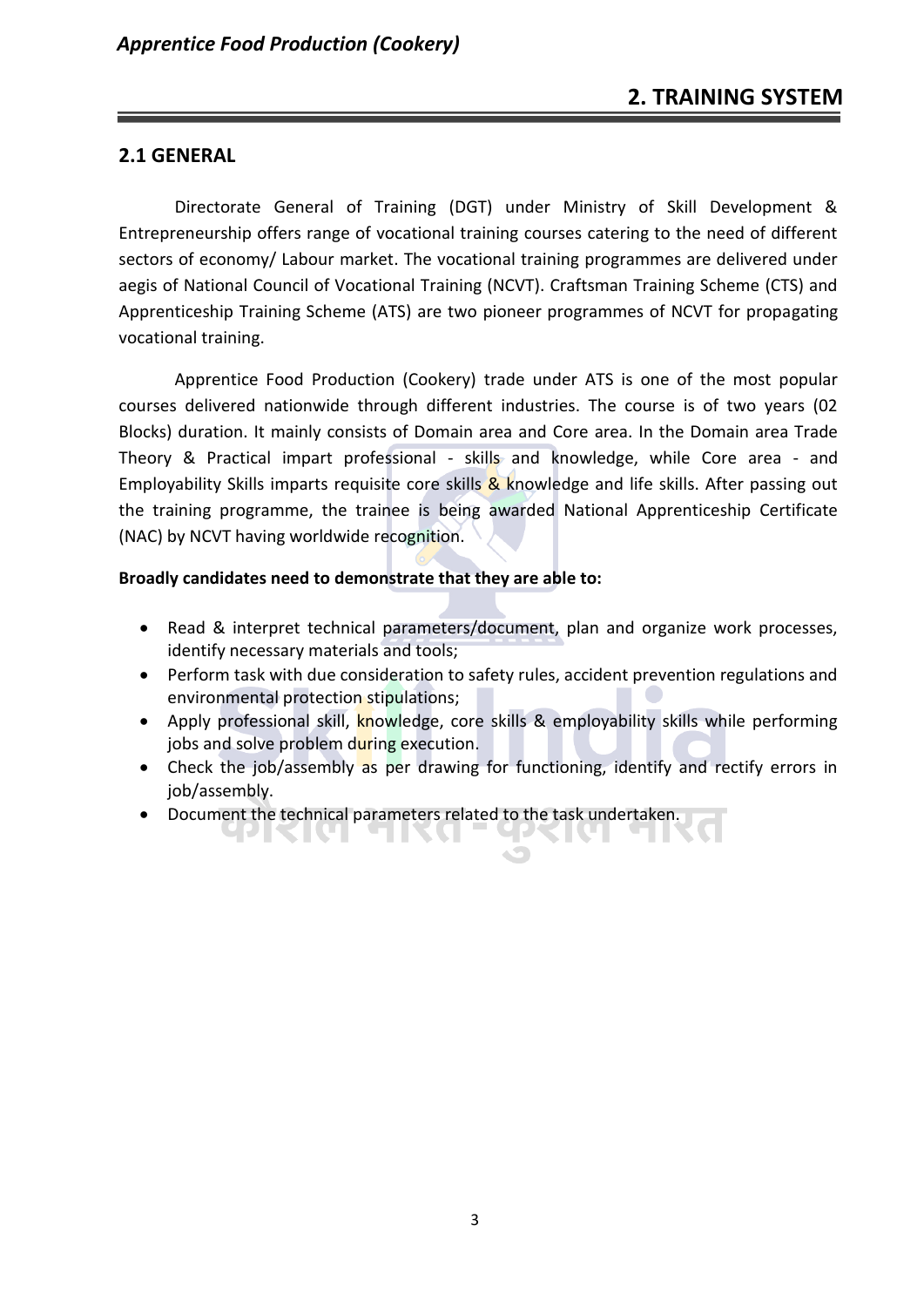### **2.2 CAREER PROGRESSION PATHWAYS**:

• Indicative pathways for vertical mobility.



Table below depicts the distribution of training hours across various course elements during a period of two years (*Basic Training and On-Job Training*): -

#### **Total training duration details: -**

| <b>Time</b><br>(in months)                       | $1 - 3$ | $4 - 12$    | 13-24        |
|--------------------------------------------------|---------|-------------|--------------|
| <b>Basic Training</b>                            | Block-1 |             |              |
| <b>Practical Training</b><br>(On - job training) | ----    | $Block - I$ | $Block - II$ |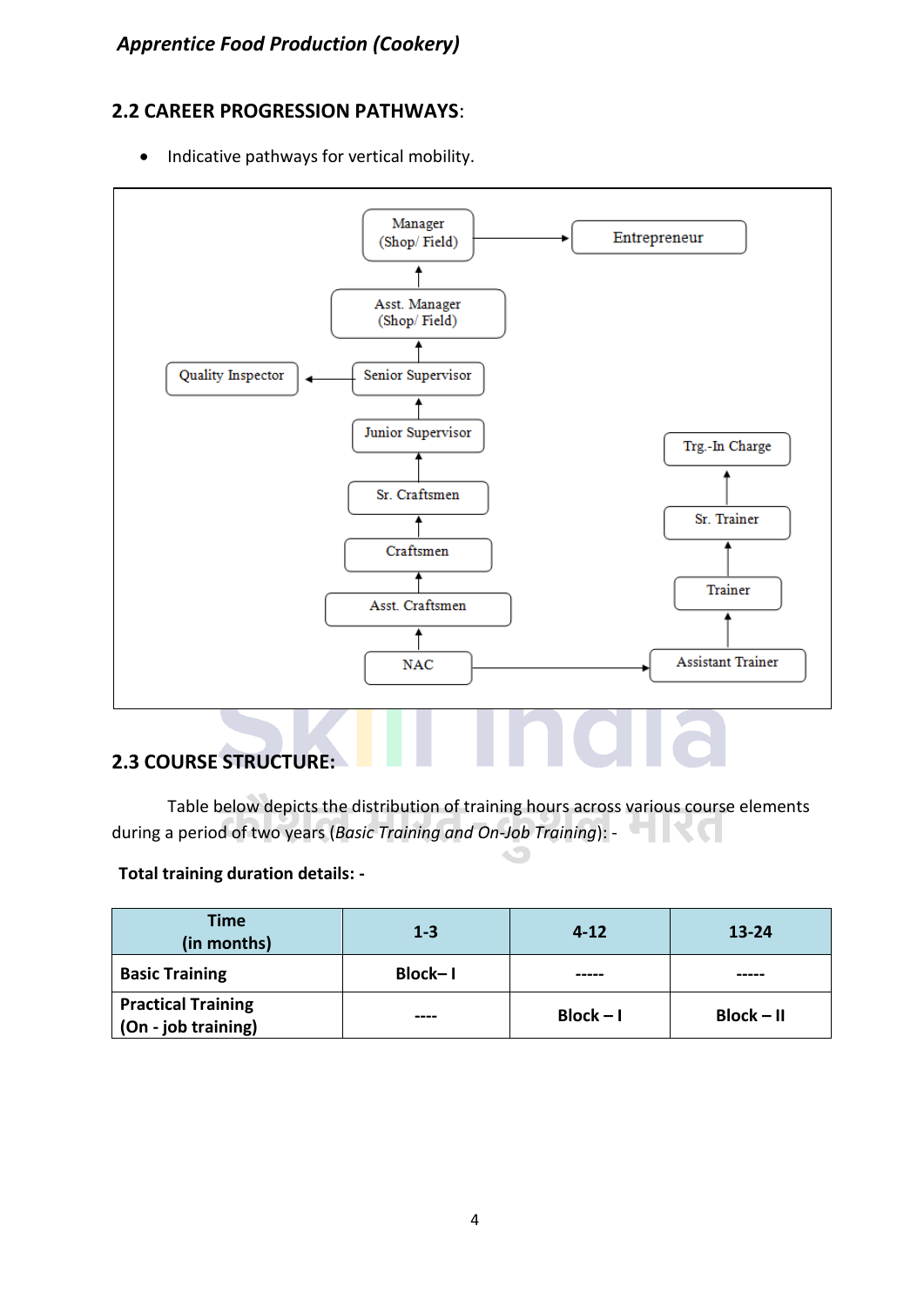#### **A. Basic Training**

For 02 yrs. Course (Non-Engg.):- **Total 03 months:** 03 months in 1styr. only For 01 yr. Course (Non-Engg):- **Total 03 months:** 03 months in 1st yr.

| Sl. No. | <b>Course Element</b>                        | <b>Total Notional Training</b><br>Hours (For 02 yrs. Course) |
|---------|----------------------------------------------|--------------------------------------------------------------|
| 1       | Professional Skill (Trade Practical)         | 270                                                          |
| 2       | Professional Knowledge (Trade Theory)        | 120                                                          |
| 3       | <b>Employability Skills</b>                  | 110                                                          |
|         | <b>Total (including Internal Assessment)</b> | 500                                                          |

#### **B. On-Job Training:-**

For 02 yrs. Course (Non-Engg.) :-( **Total: 9 months in 1st yr.+12months in 2nd yr.**)

Notional Training Hours for On-Job Training: 3640 Hrs.

#### **C. Total training hours:-**

| <b>Duration</b>                   | <b>Basic Training</b> | <b>On-Job Training</b> | <b>Total</b> |
|-----------------------------------|-----------------------|------------------------|--------------|
| For 02 yrs. Course<br>(Non-Engg.) | 3640 hrs.<br>500 hrs. |                        | 4140 hrs.    |
| For 01 yr. Course<br>(Non-Engg.)  | <b>500 hrs.</b>       | 2080 hrs.              | 2580 hrs.    |

#### **2.4 ASSESSMENT & CERTIFICATION:**

The trainee will be tested for his skill, knowledge and attitude during the period of course and at the end of the training programme as notified by Govt of India from time to time. The Employability skills will be tested in first two semesters only.

a) The **Internal assessment** during the period of training will be done by **Formative assessment method** by testing for assessment criteria listed against learning outcomes. The training institute have to maintain individual *trainee portfolio* as detailed in assessment guideline. The marks of internal assessment will be as per the template (Annexure – II).

b) The final assessment will be in the form of summative assessment method. The All India Trade Test for awarding NAC will be conducted by NCVT on completion of course as per guideline of Govt of India. The pattern and marking structure is being notified by govt of India from time to time. **The learning outcome and assessment criteria will be basis for setting question papers for final assessment. The examiner during final examination will also check**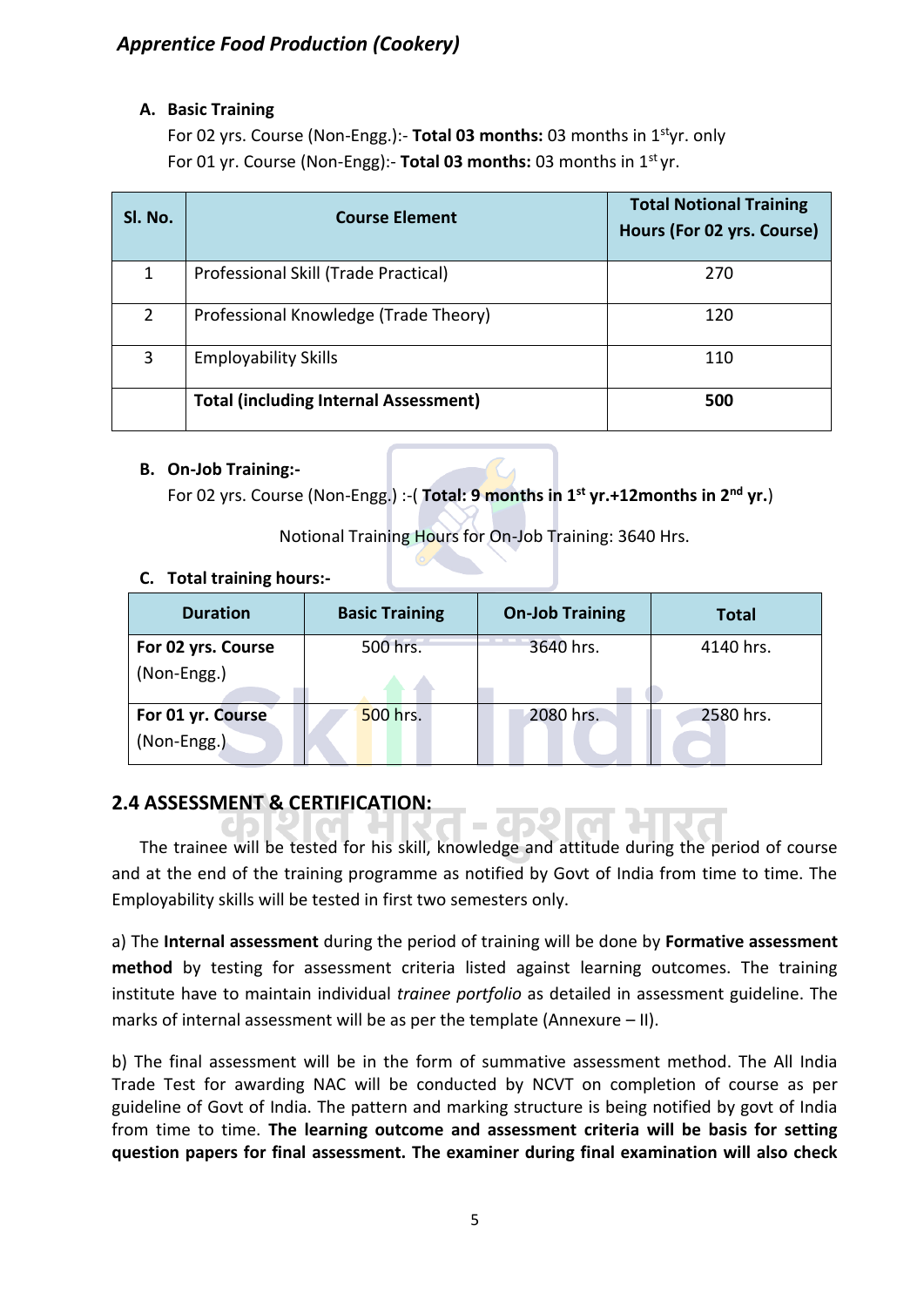individual trainee's profile as detailed in assessment guideline before giving marks for practical examination.

#### **2.4.1 PASS REGULATION**

The minimum pass percent for Practical is 60% & minimum pass percent for Theory subjects 40%. The candidate pass in each subject conducted under all India trade test.

#### **2.4.2 ASSESSMENT GUIDELINE**

Appropriate arrangements should be made to ensure that there will be no artificial barriers to assessment. The nature of special needs should be taken into account while undertaking assessment. Due consideration should be given while assessing for team work, avoidance/reduction of scrap/wastage and disposal of scarp/wastage as per procedure, behavioral attitude, sensitivity to environment and regularity in training. The sensitivity towards OSHE and self-learning attitude are to be considered while assessing competency.

Assessment will be evidence based comprising the following:

- Job carried out in labs/workshop
- Record book/ daily diary
- Answer sheet of assessment
- Viva-voce
- Progress chart
- Attendance and punctuality
- Assignment
- Project work

Evidences of internal assessments are to be preserved until forthcoming semester examination for audit and verification by examination body. The following marking pattern to be adopted while assessing: स्ति - कशल मारत

| <b>Performance Level</b>                                                                                                                                                                                                                           | <b>Evidence</b>                                                                                                                                                                                                                                                                                                                                                                         |
|----------------------------------------------------------------------------------------------------------------------------------------------------------------------------------------------------------------------------------------------------|-----------------------------------------------------------------------------------------------------------------------------------------------------------------------------------------------------------------------------------------------------------------------------------------------------------------------------------------------------------------------------------------|
| (a) Weightage in the range of 60 -75% to be allotted during assessment                                                                                                                                                                             |                                                                                                                                                                                                                                                                                                                                                                                         |
| performance in this grade,<br>For<br>the<br>candidate with occasional guidance and<br>showing due regard for safety procedures<br>and practices, has produced work which<br>demonstrates attainment of an acceptable<br>standard of craftsmanship. | • Demonstration of good skill in the use of<br>hand tools, machine tools and workshop<br>equipment<br>• Below 70% tolerance dimension/accuracy<br>achieved while undertaking different work<br>with those demanded by the<br>component/job/set standards.<br>• A fairly good level of neatness and<br>consistency in the finish<br>Occasional support in completing the<br>project/job. |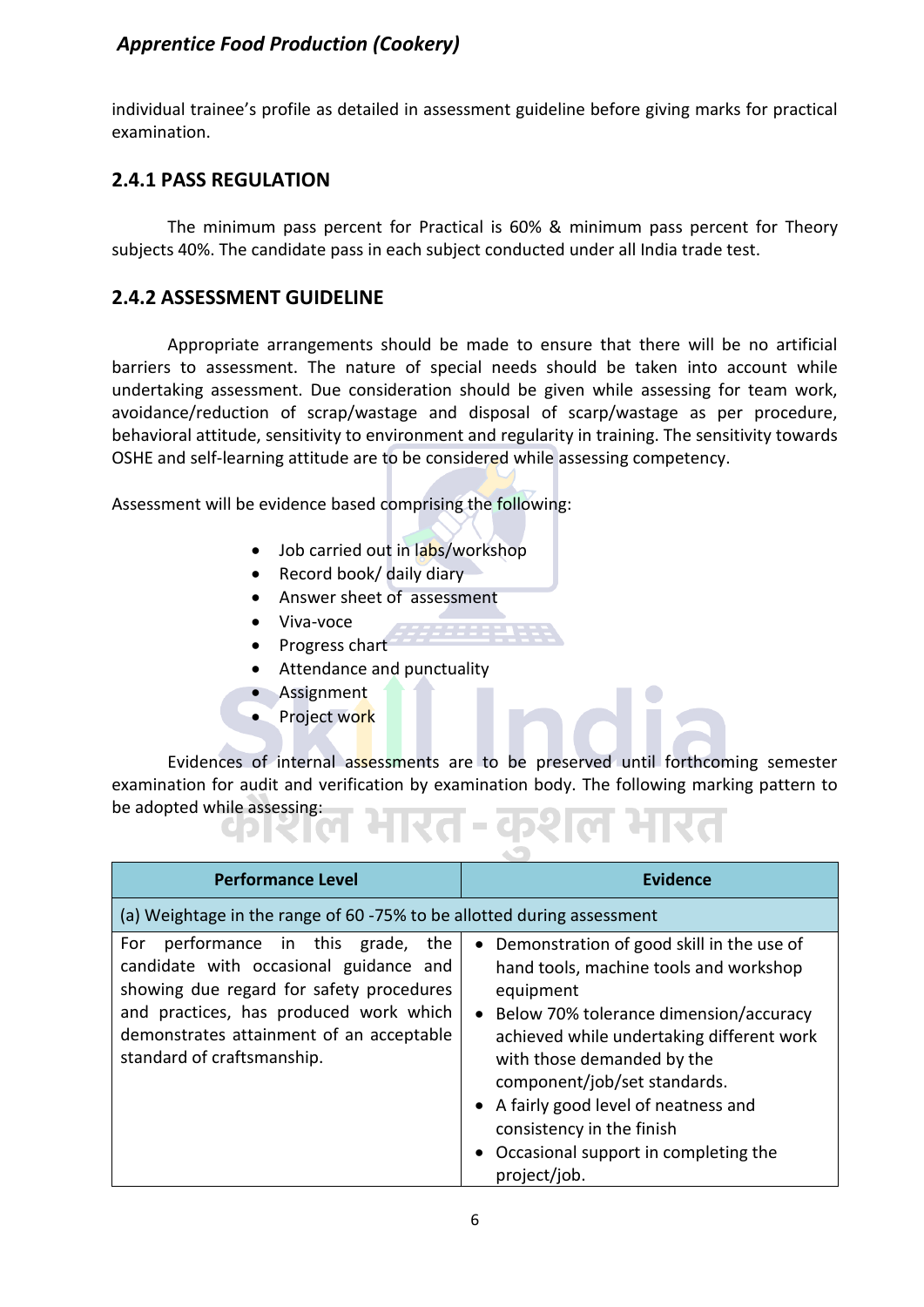$\Gamma$ 

| (b) Weightage in the range of above 75% - 90% to be allotted during assessment                                                                                                                                                                                                     |                                                                                                                                                                                                                                                                                                                                                                                         |
|------------------------------------------------------------------------------------------------------------------------------------------------------------------------------------------------------------------------------------------------------------------------------------|-----------------------------------------------------------------------------------------------------------------------------------------------------------------------------------------------------------------------------------------------------------------------------------------------------------------------------------------------------------------------------------------|
| For this grade, the candidate, with little<br>guidance and showing due regard for safety<br>procedures and practices, has produced<br>work which demonstrates attainment of a<br>reasonable standard of craftsmanship.                                                             | Good skill levels in the use of hand tools,<br>machine tools and workshop equipment<br>70-80% tolerance dimension/accuracy<br>$\bullet$<br>achieved while undertaking different work<br>with those demanded by the<br>component/job/set standards.<br>A good level of neatness and consistency in<br>the finish<br>Little support in completing the project/job                         |
| (c) Weightage in the range of above 90% to be allotted during assessment                                                                                                                                                                                                           |                                                                                                                                                                                                                                                                                                                                                                                         |
| performance in this grade, the<br>For<br>candidate, with minimal or no support in<br>organization and execution and with due<br>regard for safety procedures and practices,<br>has produced work which demonstrates<br>attainment of<br>high<br>standard of<br>a<br>craftsmanship. | High skill levels in the use of hand tools,<br>$\bullet$<br>machine tools and workshop equipment<br>Above 80% tolerance dimension/accuracy<br>$\bullet$<br>achieved while undertaking different work<br>with those demanded by the<br>component/job/set standards.<br>A high level of neatness and consistency in<br>the finish.<br>Minimal or no support in completing the<br>project. |

٦

# Skill India कौशल भारत-कुशल भारत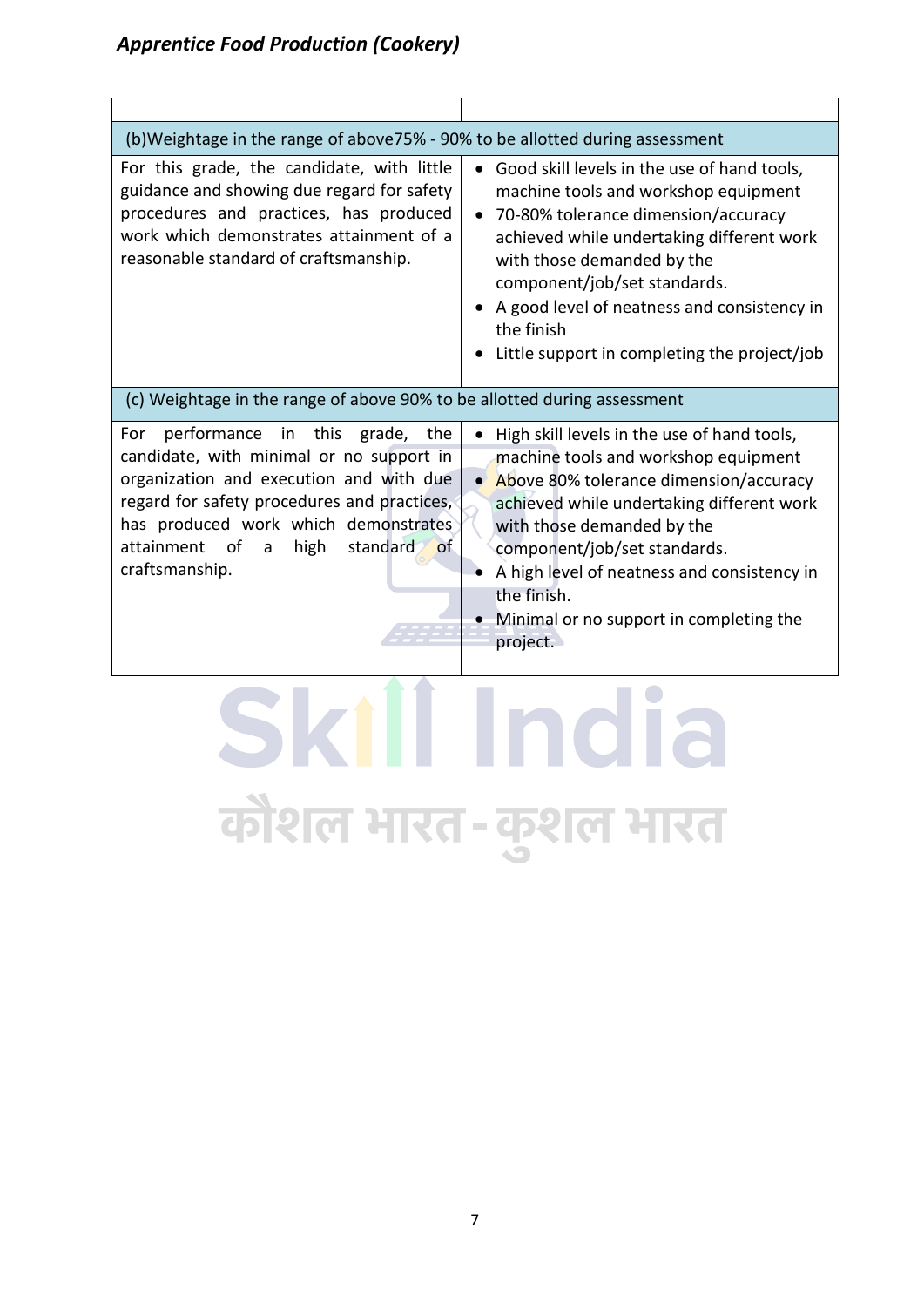#### **Brief description of Job roles:**

**Cook, Institutional** prepares, seasons and cooks soups, meats, vegetables, desserts and other foodstuffs for consumption in hotels, restaurants and other establishments. Fries, boils, broils, roasts or steams vegetables, meats, fish and other food to prepare dishes listed on menu and prepares salads, sandwiches, cakes, fruit juices and other cold foods. Supervises dish washing and preparing of vegetables and other foodstuffs for cooking. May specialize in preparing a particular type of food, such as meat, salad, pastry or vegetables, and be designated accordingly.

**Cook, Domestic** prepares and cooks meals in private households. Plans menu according to own judgement or employers instructions and prepares vegetables and meats. Cooks food stuffs according to recipes or own judgement. Cleans or supervises cleaning of kitchen and cooking utensils. May serve meals, perform duties of valet and be designated as COOKBEARER. **Cook, Ship** on board ship. Plans menu taking account of foods in season and local availability. Cooks food stuffs in quantities according to menu and number of persons to be served. Cleans, cuts and cooks meat, fish and poultry and bakes breads and pastry. Washes dishes and cleans galley and galley equipment. May order supplies and maintain record and accounts. May supervise activities of one or more workers who assist in preparing and serving, meals.

**Kitchen Porter/Steward** Kitchen Porter, Masalchi carries, meat, vegetable water etc. for kitchen in hotels. Cleans crockery, cutlery, dishes, plates, cooking utensils; lights and maintains fire; washes, cuts and peels vegetable. May use kitchen machines e.g. electric washers, knife cleaners, potato-peeler.

**Pantry Man** prepares snacks and beverages in large hotels, clubs or similar establishments and maintains account of sales. Prepares and mixes various ingredients to be used in salads, fruit cocktails, beverages and sandwiches. Serves preparations to Waiters as requested and supplies sugar, cream, pepper, milk, coffee and tea to waiters as ordered and keeps account of sales or issues. Maintains pantry in clean and orderly condition. May work in ships' dining rooms.

**Cooks, Other** prepare special food or dishes in private households or public eating places and include cooks not elsewhere classified, such as SWEET MASTER plans and prepares general and special sweet dishes, in hotels, restaurants and other such establishments. DIET COOK prepares special diets for invalids. TEA AND COFFEE MAKER brews and prepares beverages like coffee and tea in hotels, clubs or similar establishments and ensures proper cleanliness of stall.

#### **Reference NCO:**

- i) **NCO 2015:** 5120.0200 Cook, Institutional
- ii) **NCO 2015:** 5120.0300 Cook, Domestic
- iii) **NCO 2015:** 5120.0400 Cook, Ship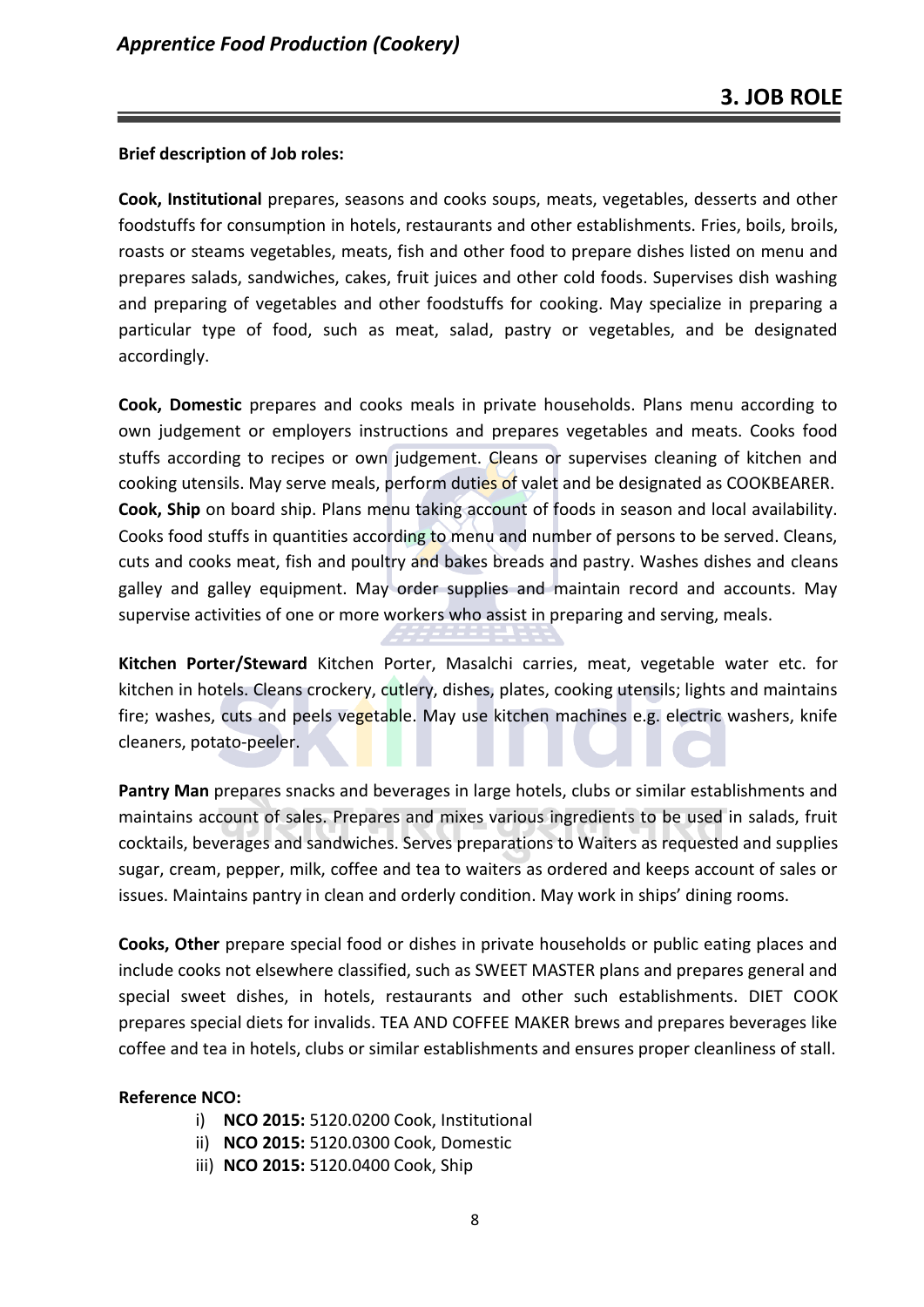- iv) **NCO 2015:** 5120.0500 Kitchen Porter/Steward
- v) **NCO 2015:** 5120.0600 Pantry Man
- vi) **NCO 2015:** 5120.9900 Cooks, Other



# Skill India कौशल भारत-कुशल भारत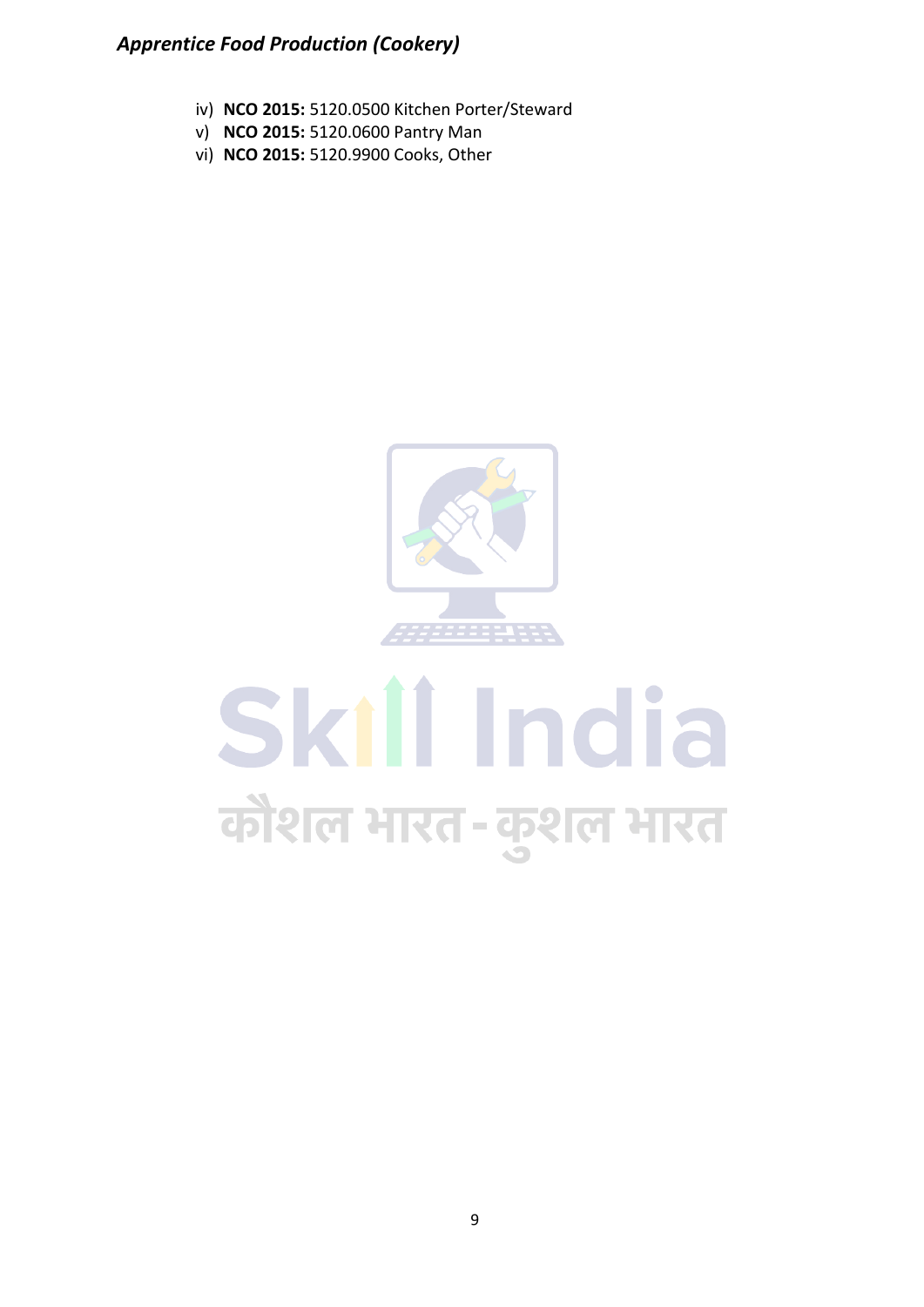### **4. NSQF LEVEL COMPLIANCE**

NSQF level for Apprentice Food Production (Cookery) trade under ATS: **Level 5**

As per notification issued by Govt. of India dated- 27.12.2013 on National Skill Qualification Framework total 10 (Ten) Levels are defined.

Each level of the NSQF is associated with a set of descriptors made up of five outcome statements, which describe in general terms, the minimum knowledge, skills and attributes that a learner needs to acquire in order to be certified for that level.

Each level of the NSQF is described by a statement of learning outcomes in five domains, known as level descriptors. These five domains are:

- a. Process
- b. Professional knowledge,
- c. Professional skill,
- d. Core skill and
- e. Responsibility.

The Broad Learning outcome of Apprentice Food Production (Cookery) trade under ATS mostly matches with the Level descriptor at Level- 5.

The NSQF level-5 descriptor is given below:

| <b>Level</b> | <b>Process</b><br><b>Required</b> | <b>Professional</b><br><b>Knowledge</b> | <b>Professional</b><br><b>Skill</b> | <b>Core Skill</b> | <b>Responsibility</b> |
|--------------|-----------------------------------|-----------------------------------------|-------------------------------------|-------------------|-----------------------|
| Level 5      | Job that                          | Knowledge                               | A range of                          | <b>Desired</b>    | Responsibility        |
|              | requires well                     | of facts,                               | cognitive and                       | mathematical      | for own work          |
|              | developed skill,                  | principles,                             | practical skills                    | skill,            | land                  |
|              | with clear                        | processes and                           | required to                         | understanding     | Learning and          |
|              | choice of                         | general                                 | accomplish                          | of social,        | some                  |
|              | procedures in                     | concepts, in a                          | tasks and solve                     | political and     | responsibility        |
|              | familiar                          | field of work                           | problem by                          | some skill of     | for other's           |
|              | context.                          | or study                                | selecting and                       | collecting and    | works and             |
|              |                                   |                                         | applying basic                      | organizing        | learning.             |
|              |                                   |                                         | methods, tools, information,        |                   |                       |
|              |                                   |                                         | materials and                       | communication.    |                       |
|              |                                   |                                         | information.                        |                   |                       |



10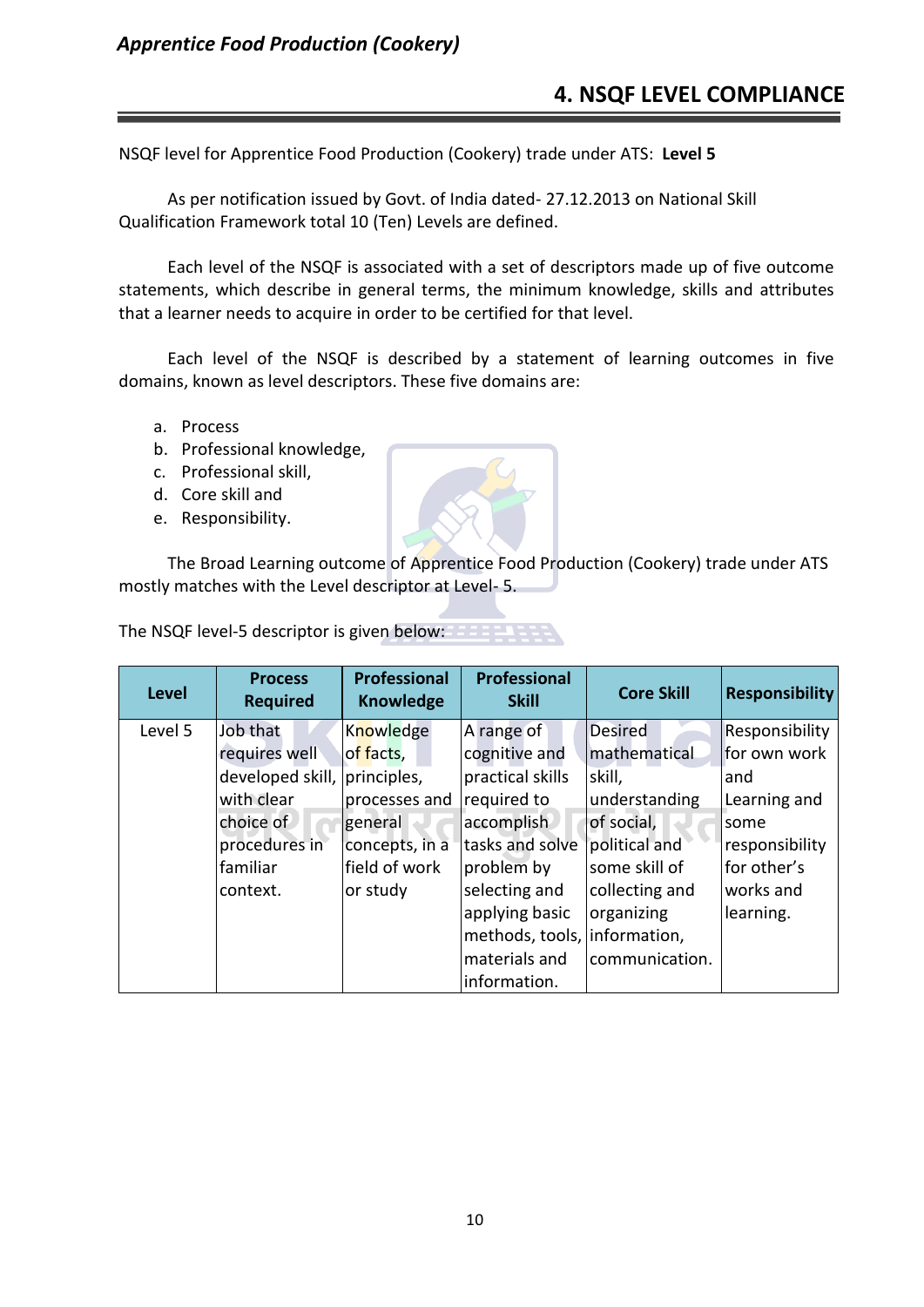### **5. GENERAL INFORMATION**

| <b>Name of the Trade</b>             | APPRENTICE FOOD PRODUCTION (COOKERY)                          |
|--------------------------------------|---------------------------------------------------------------|
| $NCO - 2015$                         | 5120.0200                                                     |
|                                      | 5120.0300                                                     |
|                                      | 5120.0400                                                     |
|                                      | 5120.0500                                                     |
|                                      | 5120.0600                                                     |
|                                      | 5120.9900                                                     |
| <b>NSQF Level</b>                    | $Level - 5$                                                   |
| <b>Duration of Apprenticeship</b>    |                                                               |
| <b>Training</b>                      | Two years (02 Blocks each of one year duration).              |
| (Basic Training + On-Job Training)   |                                                               |
| <b>Duration of Basic Training</b>    | a) Block $-I$ : 3 months                                      |
|                                      | <b>Total duration of Basic Training: 3 months</b>             |
| <b>Duration of On-Job Training</b>   | a) Block-I: 9 months                                          |
|                                      | b) Block-II: 12months                                         |
|                                      | <b>Total duration of Practical Training: 21 months</b>        |
| <b>Entry Qualification</b>           | Passed 10th class examination under 10+2 system of            |
|                                      | education or its equivalent                                   |
| <b>Selection of Apprenticeship</b>   | The apprentices will be selected as per Apprenticeship Act    |
|                                      | amended time to time.                                         |
| <b>Instructors Qualification for</b> | As per ITI instructors qualifications as amended time to time |
| <b>Basic Training</b>                | for the specific trade.                                       |
| <b>Infrastructure for basic</b>      | As per related trade of ITI.                                  |
| training                             |                                                               |
| Examination                          | The internal examination/assessment will be held on           |
|                                      | completion of each block.                                     |
|                                      | Final examination for all subjects will be held at the end of |
|                                      | course and same will be conducted by NCVT.                    |
| <b>Rebate to Ex-ITI Trainees</b>     | 01 year and 06 months                                         |
| <b>CTS trades eligible for</b>       | Broad Based Basic Training in Hospitality Sector under        |
| <b>APPRENTICE FOOD</b>               | Centre of Excellence Scheme and Advanced Module of            |
| <b>PRODUCTION (COOKERY)</b>          | Centre of Excellence Scheme in Food Production (Cookery)      |
| Apprenticeship                       |                                                               |
|                                      |                                                               |

*Note:*

- *Industry may impart training as per above time schedule for different block, however this is not fixed. The industry may adjust the duration of training considering the fact that all the components under the syllabus must be covered. However the flexibility should be given keeping in view that no safety aspects is compromised.*
- *For imparting Basic Training the industry to tie-up with ITIs having such specific trade and affiliated to NCVT.*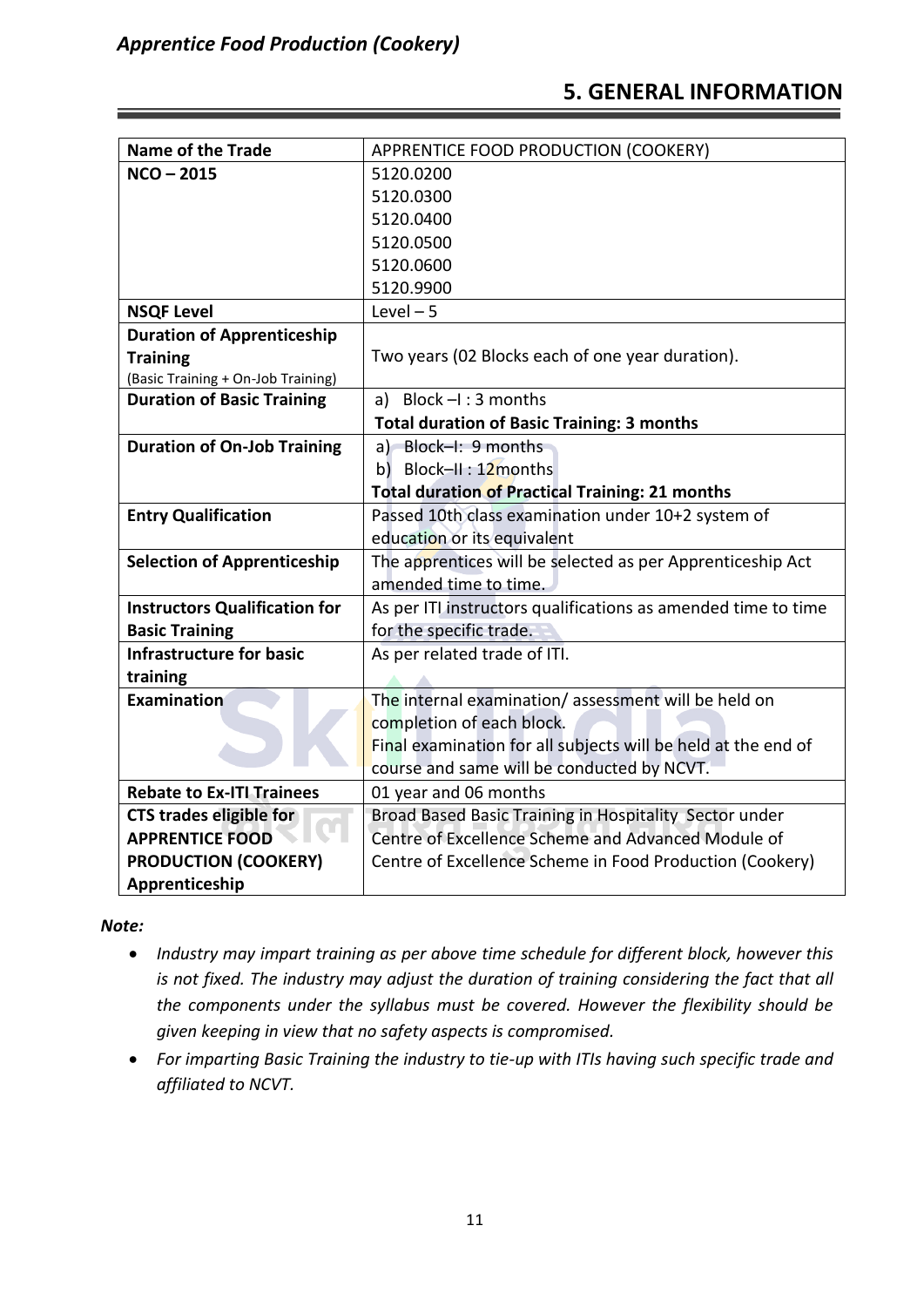### **6. LEARNING OUTCOME**

#### **6.1 GENERIC LEARNING OUTCOME**

The following are minimum broad Common Occupational Skills/ Generic Learning Outcome after completion of the APPRENTICE FOOD PRODUCTION (COOKERY) course of 02 years duration under ATS.

#### **Block I & II**

- 1. Recognize & comply safe working practices, environment regulation and housekeeping.
- 2. Explain the concept in productivity, quality tools, and labour welfare legislation and apply such in day to day work to improve productivity & quality.
- 3. Explain energy conservation, global warming and pollution and contribute in day to day work by optimally using available resources.
- 4. Explain personnel finance, entrepreneurship and manage/organize related task in day to day work for personal & societal growth.
- 5. Plan and organize the work related to the occupation.

#### **6.2 SPECIFIC LEARNING OUTCOME**

#### $Block - I$

- 1. Identify & comply safe working practices, elementary of First Aid, Fire Prevention and Fire Fighting, personal Safety and Social Responsibility.
- 2. Identify & classify different types of hotels & restaurants.
- 3. Understand & explain orientation of the Food Production department & its organisational structure in Hotel Industry.
- 4. Identify Utensils & equipments and chemical and sanitizing agents used for kitchen tools and equipments.
- 5. Operate & maintain different types of equipments used in the Food Production department.
- 6. Apply & Use the latest techniques of preparing varieties of food items in short span of time.
- 7. Maintain cleanliness & Hygiene of Kitchen area & avoid Cross Contamination of food
- 8. Maintain personal hygiene & implement statutory provision of disposal of waste food.

#### **Block – II**

- 9. Practice the Do's and Don'ts of the Food Production department
- 10. Prepare different innovative cuts of vegetables & fruits.
- 11. Prepare Different types of stock sauces, Mother Sauces and their derivatives etc.
- 12. Apply different styles & cooking methods for preparing various dishes.
- 13. Identify various food material ingredients & their uses.
- 14. Prepare different types of Regional foods.
- 15. Apply Knowledge of A la Carte as well as Bulk cooking as per the requirement.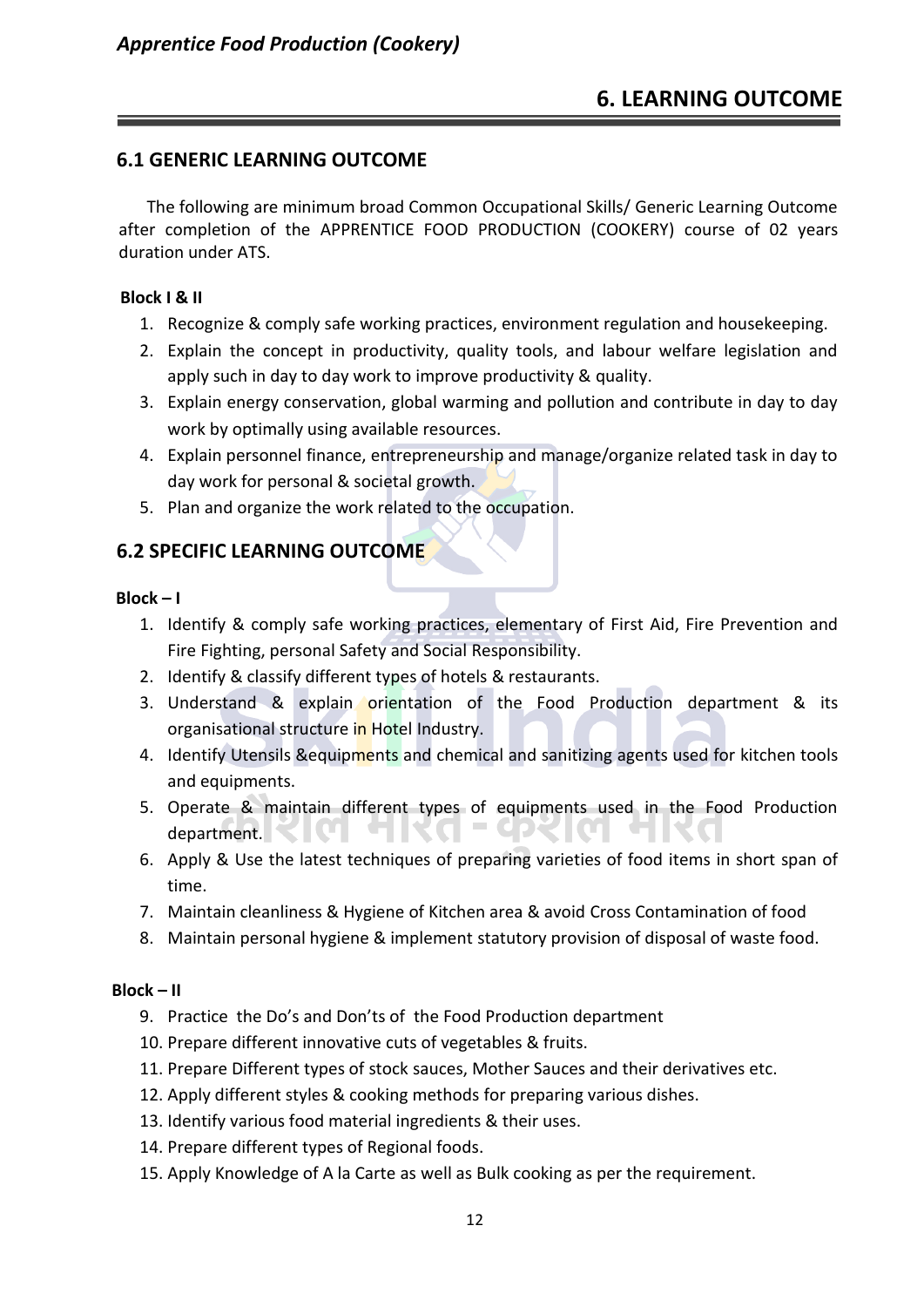- 16. Prepare and cook food for European cuisine, Continental, Indian, Chinese, Bakery or Pastry etc.
- 17. Identify & arrange Pot Washing materials , fix cleaning schedules in the department

*Note: Learning outcomes are reflection of total competencies of a trainee and assessment will be carried out as per assessment criteria.*



# Skill India कौशल भारत-कुशल भारत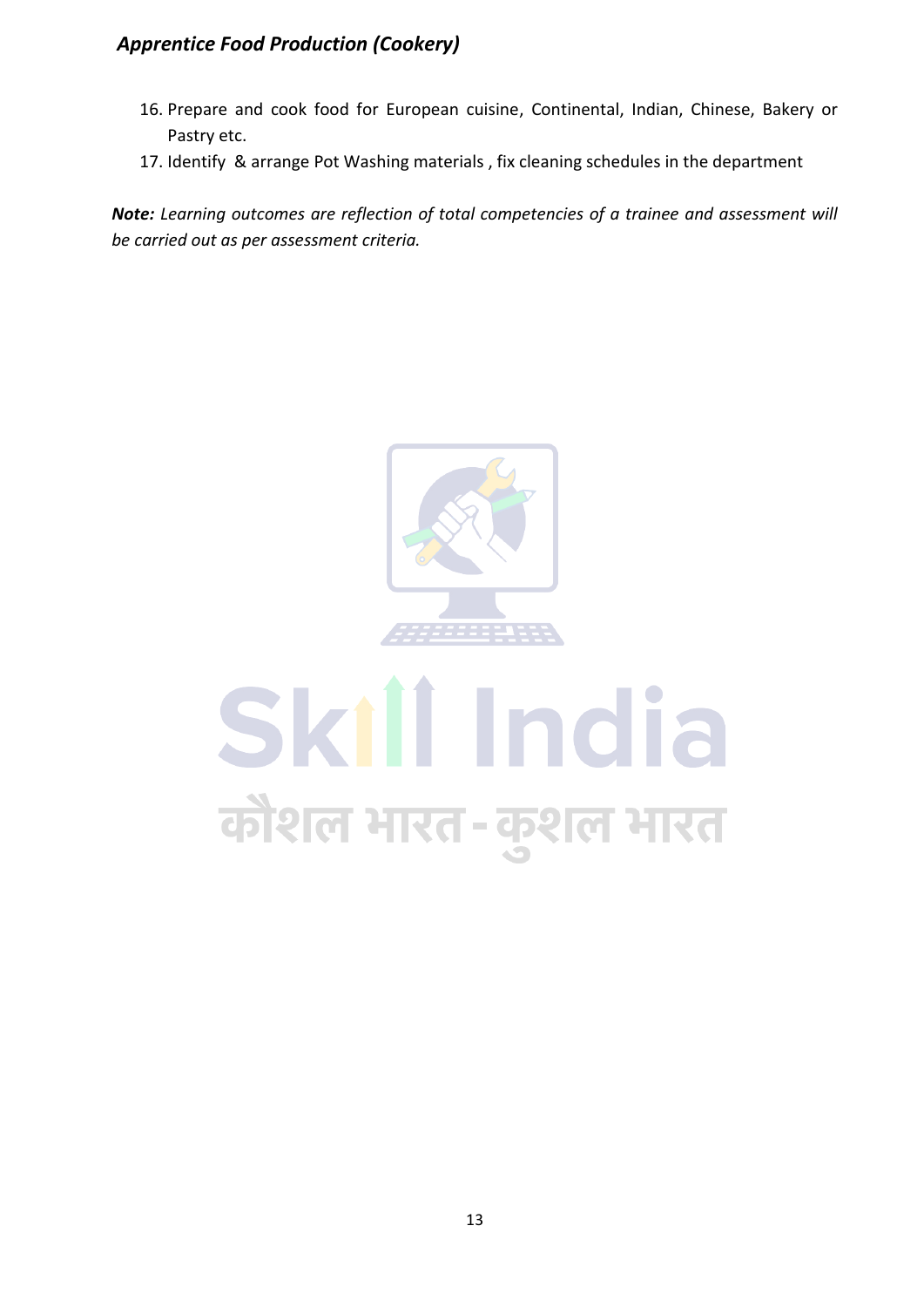| <b>GENERIC LEARNING OUTCOME</b>                                                     |                                                                                                                                                                                                             |  |
|-------------------------------------------------------------------------------------|-------------------------------------------------------------------------------------------------------------------------------------------------------------------------------------------------------------|--|
| <b>LEARNING OUTCOMES</b>                                                            | <b>ASSESSMENT CRITERIA</b>                                                                                                                                                                                  |  |
| Recognize & comply safe<br>1.<br>working<br>practices,<br>environment<br>regulation | 1.1<br>Follow and maintain procedures to achieve a safe<br>working environment in line with occupational<br>health and safety regulations and requirements.                                                 |  |
| and housekeeping.                                                                   | 1.2<br>Recognize<br>and<br>all<br>unsafe<br>situations<br>report<br>according to site policy.                                                                                                               |  |
|                                                                                     | 1.3<br>Identify and take necessary precautions on fire and<br>safety hazards and report according to site policy<br>and procedures.                                                                         |  |
|                                                                                     | 1.4<br>Identify,<br>handle<br>and<br>off<br>store<br>dispose<br>dangerous/unsalvageable goods and substances<br>according to site policy and procedures following<br>safety regulations and requirements.   |  |
|                                                                                     | 1.5<br>Identify and observe site policies and procedures in<br>regard to illness or accident.                                                                                                               |  |
|                                                                                     | 1.6<br>Identify safety alarms accurately.                                                                                                                                                                   |  |
|                                                                                     | 1.7<br>Report supervisor/ Competent of authority in the<br>event of accident or sickness of any staff and record<br>details correctly<br>accident<br>according<br>site<br>to<br>accident/injury procedures. |  |
|                                                                                     | 1.8<br>Identify and observe site evacuation procedures<br>according to site policy.                                                                                                                         |  |
|                                                                                     | 1.9<br>Identify Personal Productive Equipment (PPE) and<br>use the same as per related working environment.<br>1.10<br>Identify basic first aid and use them under different<br>circumstances.              |  |
|                                                                                     | 1.11<br>Identify different fire extinguisher and use the same<br>as per requirement.                                                                                                                        |  |
|                                                                                     | 1.12<br>Identify environmental pollution & contribute to<br>ш<br>avoidance of same.                                                                                                                         |  |
|                                                                                     | 1.13<br>Take opportunities to use energy and materials in an<br>environmentally friendly manner                                                                                                             |  |
|                                                                                     | 1.14<br>Avoid waste and dispose waste as per procedure                                                                                                                                                      |  |
|                                                                                     | 1.15<br>Recognize different components of 5S and apply the<br>same in the working environment.                                                                                                              |  |
|                                                                                     |                                                                                                                                                                                                             |  |
| Explain the concept in<br>2.<br>productivity, quality tools,                        | Explain the concept of productivity and quality tools<br>2.1<br>and apply during execution of job.                                                                                                          |  |
| labour<br>and<br>welfare<br>legislation and apply such<br>in day to day work to     | 2.2 Understand the basic concept of labour welfare<br>legislation and adhere to responsibilities and remain<br>sensitive towards such laws.                                                                 |  |
| productivity<br>improve<br>&<br>quality.                                            | Knows benefits guaranteed under various acts<br>2.3                                                                                                                                                         |  |

# **7. LEARNING OUTCOME WITH ASSESSMENT CRITERIA**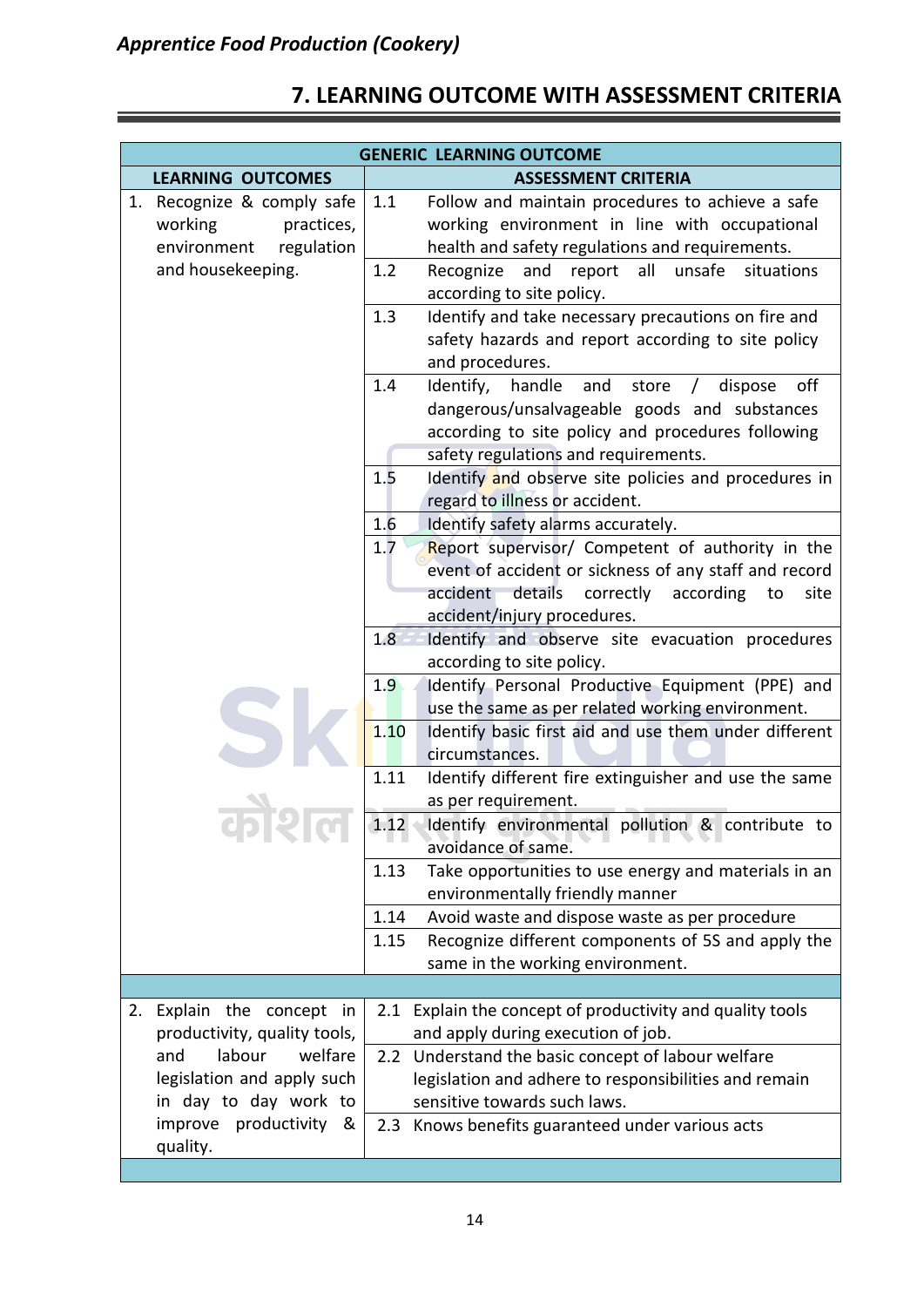|                                                                                                                                                                                                                                                                                                                                                                                         | 3. Explain<br>energy<br>conservation,<br>global<br>pollution<br>warming<br>and<br>and contribute in day to<br>day work by optimally<br>using available resources. | 3.1 Explain the concept of energy conservation, global<br>warming, pollution and utilize the available recourses<br>optimally & remain sensitive to avoid environment<br>pollution.<br>Dispose waste following standard procedure.<br>3.2                                                                                                                                                  |  |  |  |
|-----------------------------------------------------------------------------------------------------------------------------------------------------------------------------------------------------------------------------------------------------------------------------------------------------------------------------------------------------------------------------------------|-------------------------------------------------------------------------------------------------------------------------------------------------------------------|--------------------------------------------------------------------------------------------------------------------------------------------------------------------------------------------------------------------------------------------------------------------------------------------------------------------------------------------------------------------------------------------|--|--|--|
|                                                                                                                                                                                                                                                                                                                                                                                         |                                                                                                                                                                   |                                                                                                                                                                                                                                                                                                                                                                                            |  |  |  |
|                                                                                                                                                                                                                                                                                                                                                                                         | 4. Explain personnel finance,                                                                                                                                     | Explain personnel finance and entrepreneurship.<br>4.1                                                                                                                                                                                                                                                                                                                                     |  |  |  |
|                                                                                                                                                                                                                                                                                                                                                                                         | entrepreneurship<br>and<br>manage/organize related<br>task in day to day work<br>for personal & societal<br>growth.                                               | 4.2 Explain role of Various Schemes and Institutes for self-<br>employment i.e. DIC, SIDA, SISI, NSIC, SIDO, Idea for<br>financing/ non<br>financing<br>support<br>agencies<br>to<br>familiarizes<br>the<br>Policies<br>with<br>/Programmes<br>&<br>procedure & the available scheme.<br>4.3 Prepare Project report to become an entrepreneur for<br>submission to financial institutions. |  |  |  |
|                                                                                                                                                                                                                                                                                                                                                                                         |                                                                                                                                                                   |                                                                                                                                                                                                                                                                                                                                                                                            |  |  |  |
|                                                                                                                                                                                                                                                                                                                                                                                         |                                                                                                                                                                   |                                                                                                                                                                                                                                                                                                                                                                                            |  |  |  |
|                                                                                                                                                                                                                                                                                                                                                                                         | and organize<br>the<br>5. Plan<br>work<br>related<br>the<br>to<br>occupation.                                                                                     | 5.1 Use documents, drawings and recognize hazards in the<br>work site.<br>5.2 Plan workplace/ assembly location with due<br>consideration to operational stipulation<br>5.3 Communicate effectively with others and plan project<br>tasks<br>5.4 Assign roles and responsibilities of the co-trainees for<br>execution of the task effectively and monitor the same.                       |  |  |  |
|                                                                                                                                                                                                                                                                                                                                                                                         | <b>SPECIFIC OUTCOME</b>                                                                                                                                           |                                                                                                                                                                                                                                                                                                                                                                                            |  |  |  |
|                                                                                                                                                                                                                                                                                                                                                                                         |                                                                                                                                                                   | Block-I & II (Section:10 in the competency based curriculum)                                                                                                                                                                                                                                                                                                                               |  |  |  |
|                                                                                                                                                                                                                                                                                                                                                                                         |                                                                                                                                                                   |                                                                                                                                                                                                                                                                                                                                                                                            |  |  |  |
|                                                                                                                                                                                                                                                                                                                                                                                         | Assessment Criteria i.e. the standard of performance, for each specific learning outcome                                                                          |                                                                                                                                                                                                                                                                                                                                                                                            |  |  |  |
|                                                                                                                                                                                                                                                                                                                                                                                         | mentioned under <b>block - I &amp; block - II</b> (section: 10) must ensure that the trainee achieves                                                             |                                                                                                                                                                                                                                                                                                                                                                                            |  |  |  |
|                                                                                                                                                                                                                                                                                                                                                                                         | well developed skill with clear choice of procedure in familiar context. Assessment criteria                                                                      |                                                                                                                                                                                                                                                                                                                                                                                            |  |  |  |
|                                                                                                                                                                                                                                                                                                                                                                                         | should broadly cover the aspect of Planning (Identify, ascertain, estimate etc.); Execution                                                                       |                                                                                                                                                                                                                                                                                                                                                                                            |  |  |  |
| (perform, illustration, demonstration etc. by applying 1) a range of cognitive and practical<br>skills required to accomplish tasks and solve problems by selecting and applying basic<br>methods, tools, materials and information 2) Knowledge of facts, principles, processes, and<br>general concepts, in a field of work or study 3) Desired Mathematical Skills and some skill of |                                                                                                                                                                   |                                                                                                                                                                                                                                                                                                                                                                                            |  |  |  |

*collecting and organizing information, communication) and Checking/ Testing to ensure functionality during the assessment of each outcome. The assessments parameters must also ascertain that the candidate is responsible for own work and learning and some responsibility for other's work and learning.*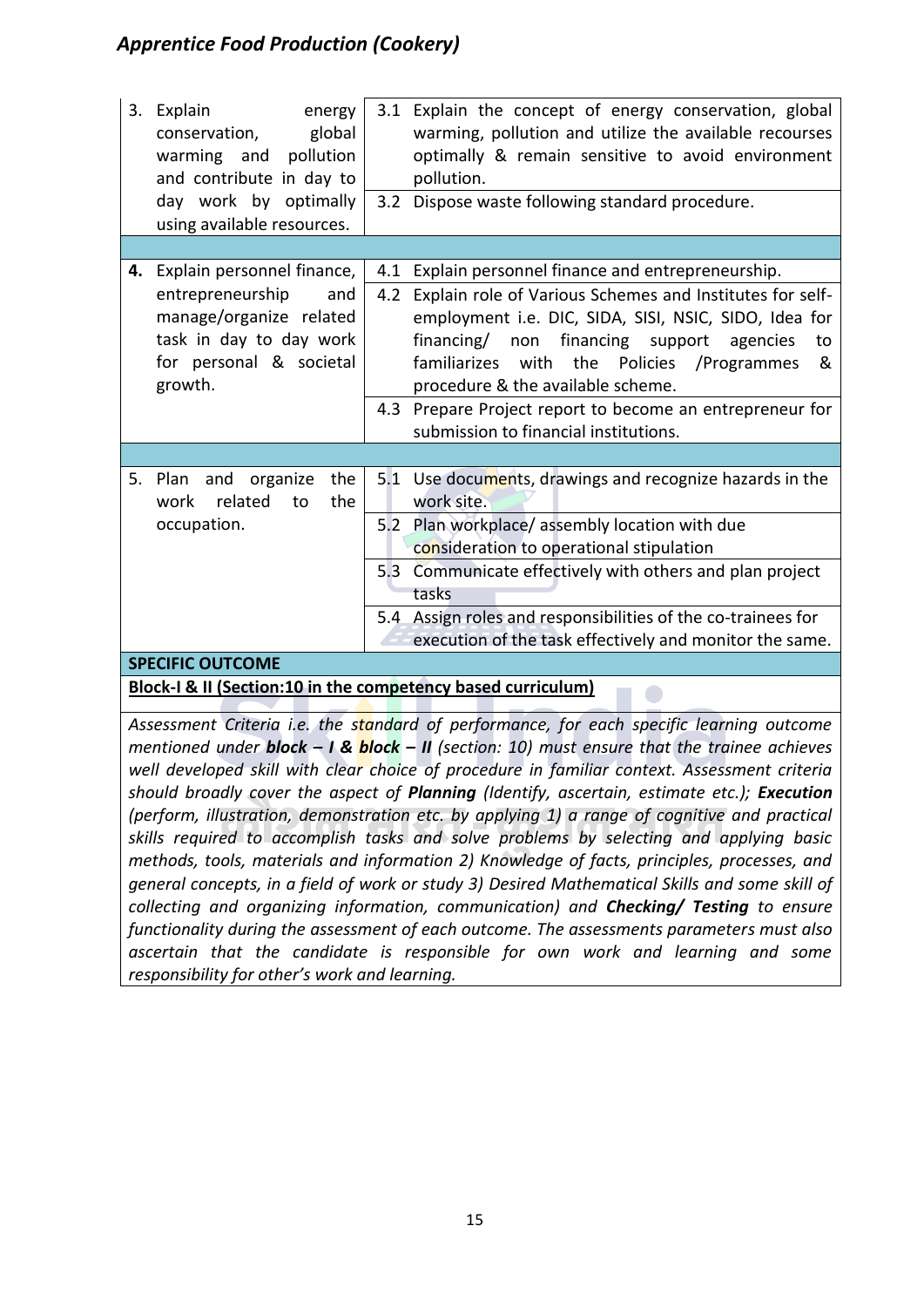# **BASIC TRAINING (Block – I)**

#### **Duration: (03) Three Months**

| <b>Week</b><br>No. | <b>Professional Skills (Trade Practical)</b>                                                                                                                                                   | <b>Professional Knowledge (Trade Theory)</b>                                                                                                                                                                                                                                               |
|--------------------|------------------------------------------------------------------------------------------------------------------------------------------------------------------------------------------------|--------------------------------------------------------------------------------------------------------------------------------------------------------------------------------------------------------------------------------------------------------------------------------------------|
| $\mathbf 1$        | Practice Safety rules and regulation<br>in the Kitchen. Use fire fighting tools/<br>equipments.                                                                                                | Awareness of Safety rules and regulation in<br>the Kitchen. Precaution to prevent Fire<br>accidents and other such occupational<br>hazards.<br>Introduction about environment and<br>environment management system.<br>Environment pollution and mechanics role<br>in minimizing the same. |
| $\overline{2}$     | Distinguish different types of Hotels;<br>classify on the basis of Knowledge of<br>basic points for of Hotels                                                                                  | Introduction to Catering/Food Industry.<br>Types of Hotels; Knowledge of basic points<br>for classification of Hotels                                                                                                                                                                      |
| 3                  | Explain orientation and<br>understanding to the Food Production<br>department, as well as its<br>organizational structure in the Hotel<br>industry                                             | An orientation and understanding to the<br>Food Production department, as well as its<br>organizational structure in the Hotel<br>industry                                                                                                                                                 |
| $\overline{4}$     | Practice to operate, maintain,<br>different types of equipments used in<br>the Food Production department.<br>Getting familiar with the latest<br>techniques available in the<br>Establishment | Knowledge and understanding to operate,<br>maintain, different types of equipments<br>used in the Food Production department.<br>Getting familiar with the latest techniques<br>available in the Establishment                                                                             |
| 5                  | Practice cleanliness & hygiene<br>maintenance of work place                                                                                                                                    | The role and importance of Hygiene,<br>avoiding Cross Contamination of food                                                                                                                                                                                                                |
| 6                  | An orientation in Personal Hygiene<br>and statutory provision of disposal of<br>waste food                                                                                                     | An orientation in Personal Hygiene and<br>statutory provision of disposal of waste<br>food                                                                                                                                                                                                 |
| $\overline{7}$     | -do-                                                                                                                                                                                           | Do's and Don'ts in the Food Production<br>department                                                                                                                                                                                                                                       |
| 8                  | Practice & prepare mis-en-place<br>Different cuts of vegetables<br>a) Different types of Mother<br>Sauces and their derivatives<br>b) Different types of Stocks<br>Sauces etc.                 | To prepare mis-en-place<br>a) Different cuts of vegetables<br>Different types of Mother Sauces<br>b)<br>and their derivatives<br>Different types of Stocks Sauces<br>C)<br>etc.                                                                                                            |
| 9                  | Practice different styles of cooking<br>and different methods of cooking,<br>such as Frying, Boiling, Roasting,<br>Steaming, Poaching, Grilling etc.                                           | To understand different styles of cooking<br>and different methods of cooking, such as<br>Frying, Boiling, Roasting, Steaming,<br>Poaching, Grilling etc.                                                                                                                                  |
| 10                 | Specialize in any of the various<br>kitchen sections, such as Continental,                                                                                                                     | Specializing in any of the various kitchen<br>sections, such as Continental, Indian,                                                                                                                                                                                                       |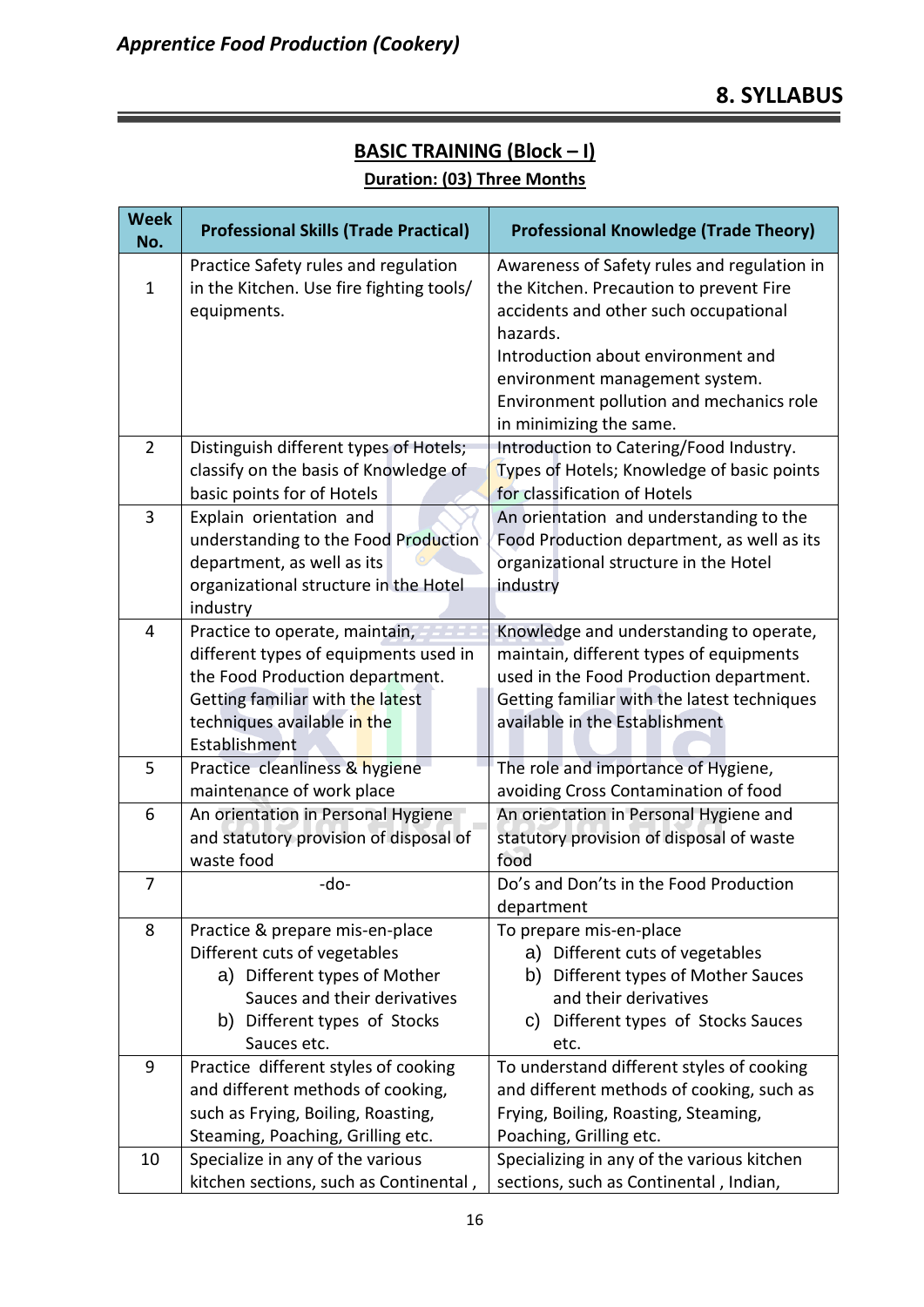|    | Indian, Chinese, Bakery or Pastry etc. | Chinese, Bakery or Pastry etc.          |  |  |  |  |  |  |
|----|----------------------------------------|-----------------------------------------|--|--|--|--|--|--|
| 11 | Perform A la Carte as Well as Bulk     | Knowledge of A la Carte as Well as Bulk |  |  |  |  |  |  |
|    | cooking                                | cooking                                 |  |  |  |  |  |  |
| 12 | Supervising Pot Washing, cleaning      | Pot washing techniques & methods of     |  |  |  |  |  |  |
|    | schedules in the department            | cleaning various utensils & their       |  |  |  |  |  |  |
|    |                                        | maintenance.                            |  |  |  |  |  |  |
| 13 | <b>Assessment/Examination (03days)</b> |                                         |  |  |  |  |  |  |

**Note: -** *More emphasis to be given on video/real-life pictures during theoretical classes. Some real-life pictures/videos of related industry operations may be shown to the trainees to give a feel of Industry and their future assignment.*



# Skill India कौशल भारत-कुशल भारत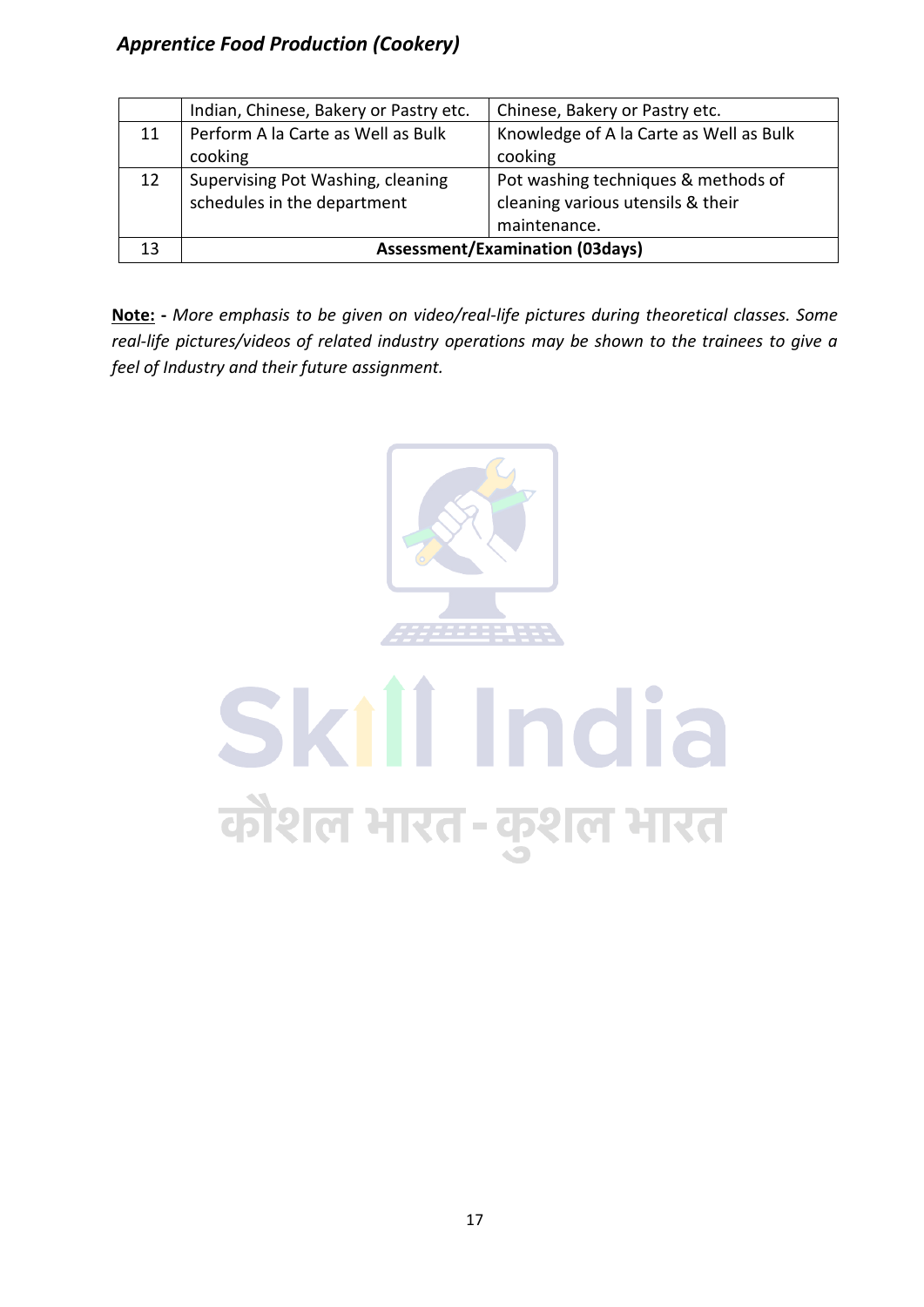### **9.1 EMPLOYABILITY SKILLS**

#### **(DURATION: - 110 HRS.)**

| $Block - I$                |                                                                             |  |  |  |  |  |  |  |
|----------------------------|-----------------------------------------------------------------------------|--|--|--|--|--|--|--|
|                            | (Duration - 55 hrs.)                                                        |  |  |  |  |  |  |  |
| 1. English Literacy        |                                                                             |  |  |  |  |  |  |  |
| <b>Duration: 20 Hrs.</b>   | <b>Marks</b><br>:09                                                         |  |  |  |  |  |  |  |
| Pronunciation              | Accentuation (mode of pronunciation) on simple words, Diction               |  |  |  |  |  |  |  |
|                            | (use of word and speech)                                                    |  |  |  |  |  |  |  |
| <b>Functional Grammar</b>  | Transformation of sentences, Voice change, Change of tense,                 |  |  |  |  |  |  |  |
|                            | Spellings.                                                                  |  |  |  |  |  |  |  |
| <b>Reading</b>             | Reading and understanding simple sentences about self, work and             |  |  |  |  |  |  |  |
|                            | environment                                                                 |  |  |  |  |  |  |  |
| <b>Writing</b>             | Construction of simple sentences Writing                                    |  |  |  |  |  |  |  |
|                            | simple English                                                              |  |  |  |  |  |  |  |
| Speaking / Spoken          | Speaking with preparation on self, on family, on friends/ classmates,       |  |  |  |  |  |  |  |
| <b>English</b>             | on know, picture reading gain confidence through role-playing and           |  |  |  |  |  |  |  |
|                            | discussions on current happening job description, asking about              |  |  |  |  |  |  |  |
|                            | someone's job habitual actions. Cardinal (fundamental) numbers              |  |  |  |  |  |  |  |
|                            | ordinal numbers. Taking messages, passing messages on and filling in        |  |  |  |  |  |  |  |
|                            | message forms Greeting and introductions office hospitality, Resumes        |  |  |  |  |  |  |  |
|                            | or curriculum vita essential parts, letters of application reference to     |  |  |  |  |  |  |  |
|                            | previous communication.                                                     |  |  |  |  |  |  |  |
| 2. I.T. Literacy           |                                                                             |  |  |  |  |  |  |  |
| <b>Duration: 20 Hrs.</b>   | :09<br><b>Marks</b>                                                         |  |  |  |  |  |  |  |
| <b>Basics of Computer</b>  | Computer<br>and<br>applications,<br>Introduction,<br>its<br>and<br>Hardware |  |  |  |  |  |  |  |
|                            | peripherals, Switching on-Starting and shutting down of computer.           |  |  |  |  |  |  |  |
| <b>Computer Operating</b>  | Basics of Operating System, WINDOWS, The user interface of                  |  |  |  |  |  |  |  |
| <b>System</b>              | Windows OS, Create, Copy, Move and delete Files and Folders, Use of         |  |  |  |  |  |  |  |
|                            | External memory like pen drive, CD, DVD etc, Use of Common                  |  |  |  |  |  |  |  |
|                            | applications.                                                               |  |  |  |  |  |  |  |
| Word processing and        | Basic operating of Word Processing, Creating, opening and closing           |  |  |  |  |  |  |  |
| <b>Worksheet</b>           | Documents, use of shortcuts, Creating and Editing of Text, Formatting       |  |  |  |  |  |  |  |
|                            | the Text, Insertion & creation of Tables. Printing document.                |  |  |  |  |  |  |  |
|                            | Basics of Excel worksheet, understanding basic commands, creating           |  |  |  |  |  |  |  |
|                            | simple worksheets, understanding sample worksheets, use of simple           |  |  |  |  |  |  |  |
|                            | formulas and functions, Printing of simple excel sheets.                    |  |  |  |  |  |  |  |
| <b>Computer Networking</b> | Basic of computer Networks (using real life examples), Definitions of       |  |  |  |  |  |  |  |
| and Internet               | Local Area Network (LAN), Wide Area Network (WAN), Internet,                |  |  |  |  |  |  |  |
|                            | Concept of Internet (Network of Networks),                                  |  |  |  |  |  |  |  |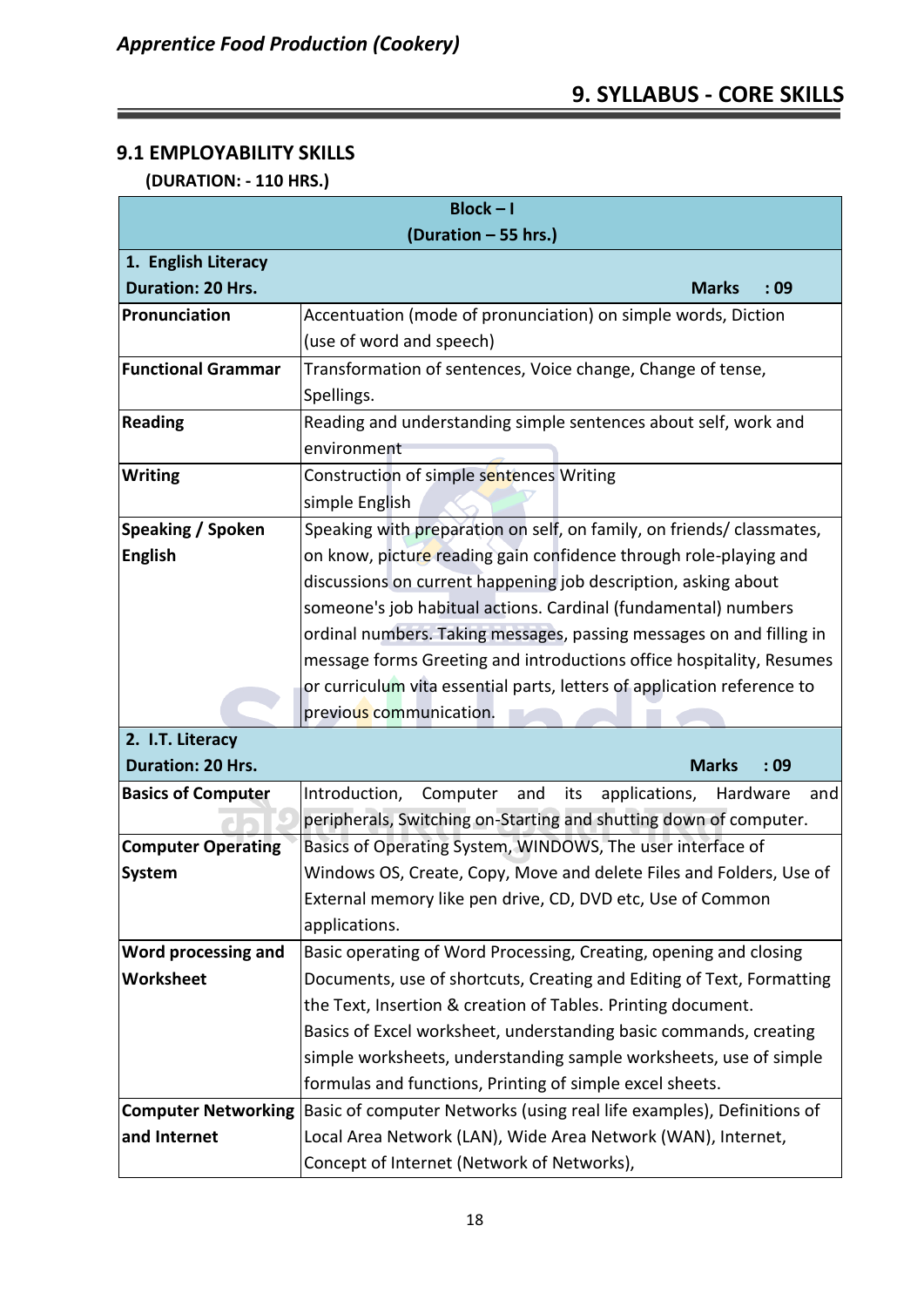| Meaning of World Wide Web (WWW), Web Browser, Web Site, Web        |                                                                        |  |  |  |  |  |  |  |  |
|--------------------------------------------------------------------|------------------------------------------------------------------------|--|--|--|--|--|--|--|--|
|                                                                    | page and Search Engines. Accessing the Internet using Web Browser,     |  |  |  |  |  |  |  |  |
|                                                                    | Downloading and Printing Web Pages, Opening an email account and       |  |  |  |  |  |  |  |  |
|                                                                    | use of email. Social media sites and its implication.                  |  |  |  |  |  |  |  |  |
|                                                                    | Information Security and antivirus tools, Do's and Don'ts in           |  |  |  |  |  |  |  |  |
|                                                                    | Information Security, Awareness of IT - ACT, types of cyber crimes.    |  |  |  |  |  |  |  |  |
| <b>3. Communication Skills</b>                                     |                                                                        |  |  |  |  |  |  |  |  |
| Duration: 15 Hrs.                                                  | <b>Marks</b><br>: 07                                                   |  |  |  |  |  |  |  |  |
| Introduction to                                                    | Communication and its importance                                       |  |  |  |  |  |  |  |  |
| <b>Communication Skills</b>                                        | Principles of Effective communication                                  |  |  |  |  |  |  |  |  |
|                                                                    | Types of communication - verbal, non verbal, written, email, talking   |  |  |  |  |  |  |  |  |
|                                                                    |                                                                        |  |  |  |  |  |  |  |  |
|                                                                    | on phone.                                                              |  |  |  |  |  |  |  |  |
|                                                                    | Non verbal communication -characteristics, components-Para-            |  |  |  |  |  |  |  |  |
|                                                                    | language                                                               |  |  |  |  |  |  |  |  |
|                                                                    | Body language                                                          |  |  |  |  |  |  |  |  |
|                                                                    | Barriers to communication and dealing with barriers.                   |  |  |  |  |  |  |  |  |
|                                                                    | Handling nervousness/discomfort.                                       |  |  |  |  |  |  |  |  |
| <b>Listening Skills</b>                                            | Listening-hearing and listening, effective listening, barriers to      |  |  |  |  |  |  |  |  |
|                                                                    | effective listening guidelines for effective listening.                |  |  |  |  |  |  |  |  |
|                                                                    | Triple- A Listening - Attitude, Attention & Adjustment.                |  |  |  |  |  |  |  |  |
|                                                                    | Active Listening Skills.                                               |  |  |  |  |  |  |  |  |
| <b>Motivational Training</b>                                       | Characteristics Essential to Achieving Success.                        |  |  |  |  |  |  |  |  |
|                                                                    | The Power of Positive Attitude.                                        |  |  |  |  |  |  |  |  |
|                                                                    | Self awareness                                                         |  |  |  |  |  |  |  |  |
|                                                                    | Importance of Commitment                                               |  |  |  |  |  |  |  |  |
|                                                                    | <b>Ethics and Values</b>                                               |  |  |  |  |  |  |  |  |
|                                                                    | <b>Ways to Motivate Oneself</b>                                        |  |  |  |  |  |  |  |  |
|                                                                    | Personal Goal setting and Employability Planning.                      |  |  |  |  |  |  |  |  |
|                                                                    | Manners, Etiquettes, Dress code for an interview                       |  |  |  |  |  |  |  |  |
| <b>Facing Interviews</b>                                           | Do's & Don'ts for an interview.                                        |  |  |  |  |  |  |  |  |
| <b>Behavioral Skills</b>                                           | Problem Solving                                                        |  |  |  |  |  |  |  |  |
|                                                                    | <b>Confidence Building</b>                                             |  |  |  |  |  |  |  |  |
|                                                                    | Attitude                                                               |  |  |  |  |  |  |  |  |
|                                                                    | $Block - II$                                                           |  |  |  |  |  |  |  |  |
| Duration - 55 hrs.                                                 |                                                                        |  |  |  |  |  |  |  |  |
|                                                                    | 4. Entrepreneurship Skills                                             |  |  |  |  |  |  |  |  |
| <b>Duration: 15 Hrs.</b>                                           | :06<br><b>Marks</b>                                                    |  |  |  |  |  |  |  |  |
| <b>Concept of</b>                                                  | Entrepreneur - Entrepreneurship - Enterprises:-Conceptual issue        |  |  |  |  |  |  |  |  |
| Entrepreneurship                                                   | Entrepreneurship vs. management, Entrepreneurial motivation.           |  |  |  |  |  |  |  |  |
| Performance & Record, Role & Function of entrepreneurs in relation |                                                                        |  |  |  |  |  |  |  |  |
|                                                                    | to the enterprise & relation to the economy, Source of business ideas, |  |  |  |  |  |  |  |  |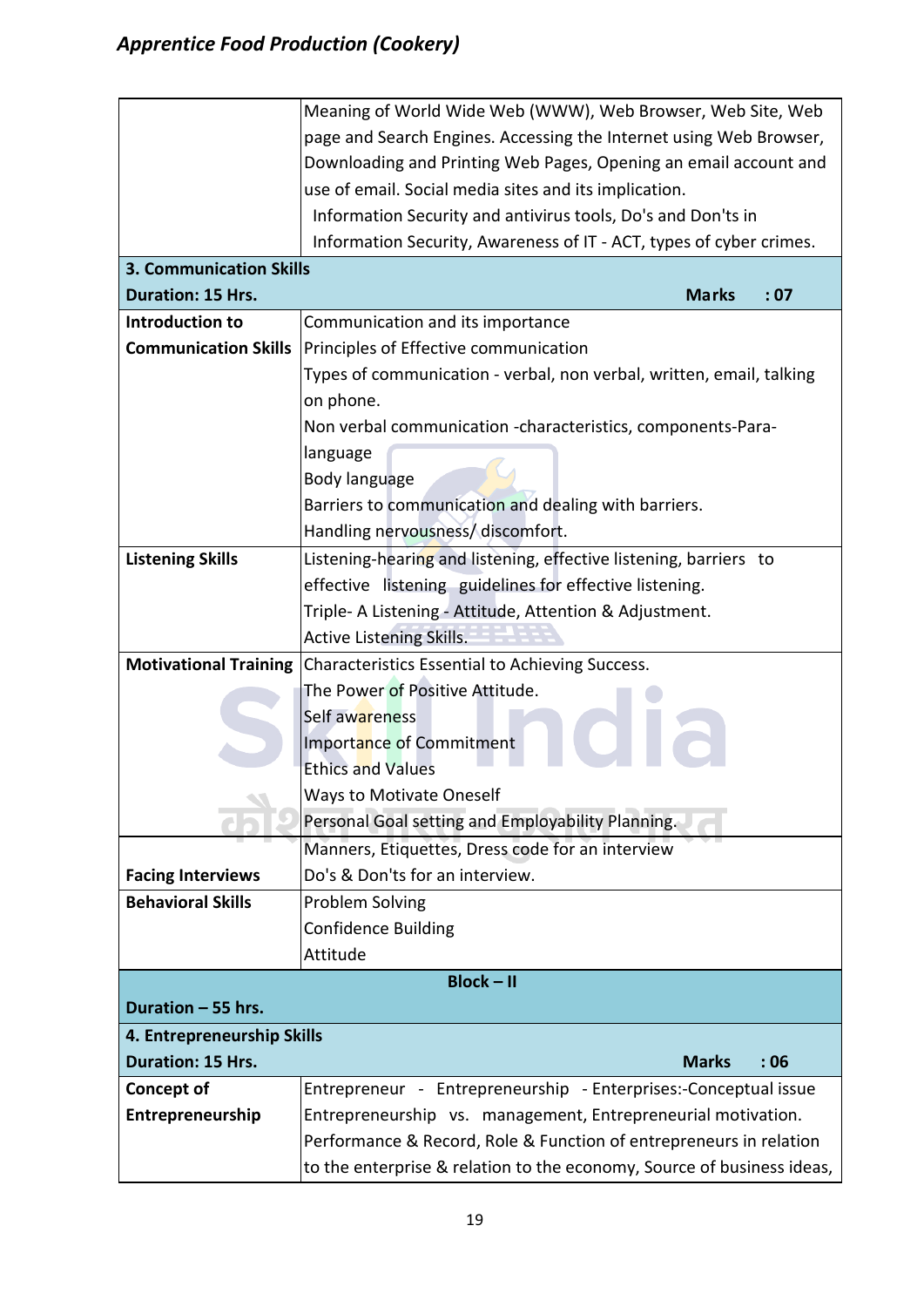|                                                          | Entrepreneurial opportunities, The process of setting up a business.                    |  |  |  |  |  |  |  |
|----------------------------------------------------------|-----------------------------------------------------------------------------------------|--|--|--|--|--|--|--|
| <b>Project Preparation &amp;</b>                         | Qualities of a good Entrepreneur, SWOT and Risk Analysis. Concept &                     |  |  |  |  |  |  |  |
| <b>Marketing analysis</b>                                | application of PLC, Sales & distribution Management. Different                          |  |  |  |  |  |  |  |
|                                                          | Between Small Scale & Large Scale Business, Market Survey, Method                       |  |  |  |  |  |  |  |
|                                                          | of marketing, Publicity and advertisement, Marketing Mix.                               |  |  |  |  |  |  |  |
| <b>Institutions Support</b>                              | Preparation of Project. Role of Various Schemes and Institutes for self-                |  |  |  |  |  |  |  |
|                                                          | employment i.e. DIC, SIDA, SISI, NSIC, SIDO, Idea for financing/ non                    |  |  |  |  |  |  |  |
|                                                          | financing support agencies to familiarizes with the Policies                            |  |  |  |  |  |  |  |
|                                                          | /Programmes & procedure & the available scheme.                                         |  |  |  |  |  |  |  |
| Investment                                               | Project formation, Feasibility, Legal formalities i.e., Shop Act,                       |  |  |  |  |  |  |  |
| Procurement                                              | Estimation & Costing, Investment procedure - Loan procurement -                         |  |  |  |  |  |  |  |
|                                                          | Banking Processes.                                                                      |  |  |  |  |  |  |  |
| 5. Productivity                                          |                                                                                         |  |  |  |  |  |  |  |
| <b>Duration: 10 Hrs.</b>                                 | <b>Marks</b><br>:05                                                                     |  |  |  |  |  |  |  |
| <b>Benefits</b>                                          | Personal / Workman - Incentive, Production linked Bonus,                                |  |  |  |  |  |  |  |
|                                                          | Improvement in living standard.                                                         |  |  |  |  |  |  |  |
| <b>Affecting Factors</b>                                 | Skills, Working Aids, Automation, Environment, Motivation - How                         |  |  |  |  |  |  |  |
|                                                          | improves or slows down.                                                                 |  |  |  |  |  |  |  |
| <b>Comparison with</b>                                   | Comparative productivity in developed countries (viz. Germany, Japan                    |  |  |  |  |  |  |  |
| developed countries                                      | and Australia) in selected industries e.g. Manufacturing, Steel, Mining,                |  |  |  |  |  |  |  |
|                                                          | Construction etc. Living standards of those countries, wages.                           |  |  |  |  |  |  |  |
| <b>Personal Finance</b>                                  | Banking processes, Handling ATM, KYC registration, safe cash                            |  |  |  |  |  |  |  |
| Management                                               | handling, Personal risk and Insurance.                                                  |  |  |  |  |  |  |  |
| 6. Occupational Safety, Health and Environment Education |                                                                                         |  |  |  |  |  |  |  |
|                                                          |                                                                                         |  |  |  |  |  |  |  |
| <b>Duration: 15 Hrs.</b>                                 | <b>Marks</b><br>:06                                                                     |  |  |  |  |  |  |  |
| <b>Safety &amp; Health</b>                               | Introduction to Occupational Safety and Health importance of safety                     |  |  |  |  |  |  |  |
|                                                          | and health at workplace.                                                                |  |  |  |  |  |  |  |
|                                                          | Occupational Hazards Basic Hazards, Chemical Hazards, Vibroacoustic Hazards, Mechanical |  |  |  |  |  |  |  |
|                                                          | Hazards, Electrical Hazards, Thermal Hazards. Occupational health,                      |  |  |  |  |  |  |  |
|                                                          | Occupational hygienic, Occupational Diseases/ Disorders &<br>its                        |  |  |  |  |  |  |  |
|                                                          | prevention.                                                                             |  |  |  |  |  |  |  |
| <b>Accident &amp; safety</b>                             | Basic principles for protective equipment.                                              |  |  |  |  |  |  |  |
|                                                          | Accident Prevention techniques - control of accidents and safety                        |  |  |  |  |  |  |  |
|                                                          | measures.                                                                               |  |  |  |  |  |  |  |
| <b>First Aid</b>                                         | Care of injured & Sick at the workplaces, First-Aid & Transportation of                 |  |  |  |  |  |  |  |
|                                                          | sick person.                                                                            |  |  |  |  |  |  |  |
| <b>Basic Provisions</b>                                  | Idea of basic provision legislation of India.                                           |  |  |  |  |  |  |  |
|                                                          | Safety, health, welfare under legislative of India.                                     |  |  |  |  |  |  |  |
| Ecosystem                                                | Introduction to Environment. Relationship between Society and                           |  |  |  |  |  |  |  |
|                                                          | Environment, Ecosystem and Factors causing imbalance.                                   |  |  |  |  |  |  |  |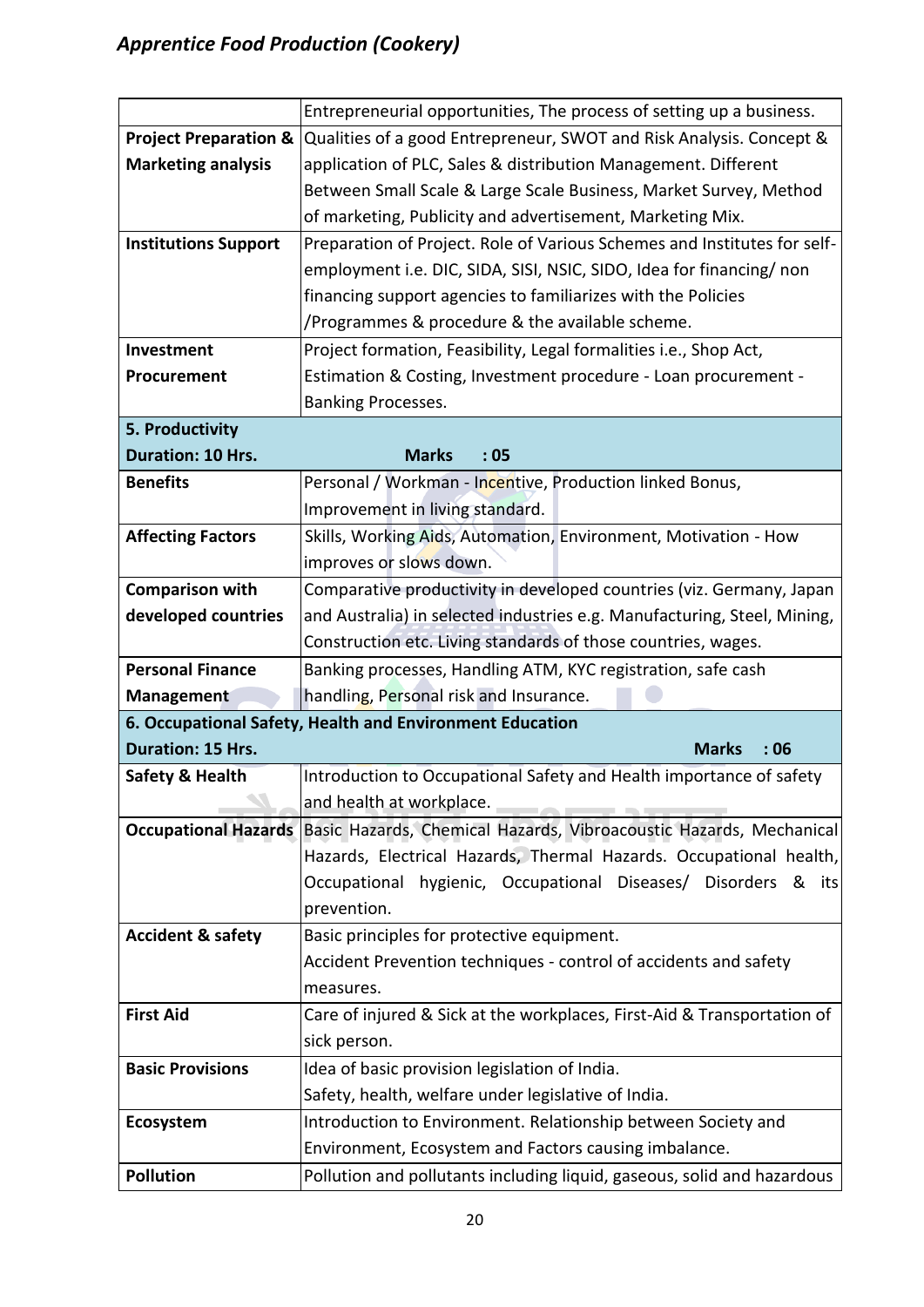|                                              | waste.                                                                   |  |  |  |  |  |  |  |
|----------------------------------------------|--------------------------------------------------------------------------|--|--|--|--|--|--|--|
| <b>Energy Conservation</b>                   | Conservation of Energy, re-use and recycle.                              |  |  |  |  |  |  |  |
| <b>Global warming</b>                        | Global warming, climate change and Ozone layer depletion.                |  |  |  |  |  |  |  |
| <b>Ground Water</b>                          | Hydrological cycle, ground and surface water, Conservation and           |  |  |  |  |  |  |  |
|                                              | Harvesting of water.                                                     |  |  |  |  |  |  |  |
| <b>Environment</b>                           | Right attitude towards environment, Maintenance of in -house             |  |  |  |  |  |  |  |
|                                              | environment.                                                             |  |  |  |  |  |  |  |
| 7. Labour Welfare Legislation                |                                                                          |  |  |  |  |  |  |  |
| <b>Duration: 05 Hrs.</b>                     | <b>Marks</b><br>:03                                                      |  |  |  |  |  |  |  |
| <b>Welfare Acts</b>                          | Benefits guaranteed under various acts- Factories Act, Apprenticeship    |  |  |  |  |  |  |  |
|                                              | Act, Employees State Insurance Act (ESI), Payment Wages Act,             |  |  |  |  |  |  |  |
|                                              | Employees Provident Fund Act, The Workmen's compensation Act.            |  |  |  |  |  |  |  |
| 8. Quality Tools<br><b>Duration: 10 Hrs.</b> |                                                                          |  |  |  |  |  |  |  |
| <b>Marks</b><br>:05                          |                                                                          |  |  |  |  |  |  |  |
|                                              | <b>Quality Consciousness</b> Meaning of quality, Quality characteristic. |  |  |  |  |  |  |  |
| <b>Quality Circles</b>                       | Definition, Advantage of small group activity, objectives of quality     |  |  |  |  |  |  |  |
|                                              | Circle, Roles and function of Quality Circles in Organization, Operation |  |  |  |  |  |  |  |
|                                              | of Quality circle. Approaches to starting Quality Circles, Steps for     |  |  |  |  |  |  |  |
|                                              | continuation Quality Circles.                                            |  |  |  |  |  |  |  |
| <b>Quality Management</b>                    | Idea of ISO 9000 and BIS systems and its importance in maintaining       |  |  |  |  |  |  |  |
| <b>System</b>                                | qualities.                                                               |  |  |  |  |  |  |  |
| <b>House Keeping</b>                         | Purpose of House-keeping, Practice of good Housekeeping.                 |  |  |  |  |  |  |  |
| <b>Quality Tools</b>                         | Basic quality tools with a few examples.                                 |  |  |  |  |  |  |  |

कौशल भारत-कुशल भारत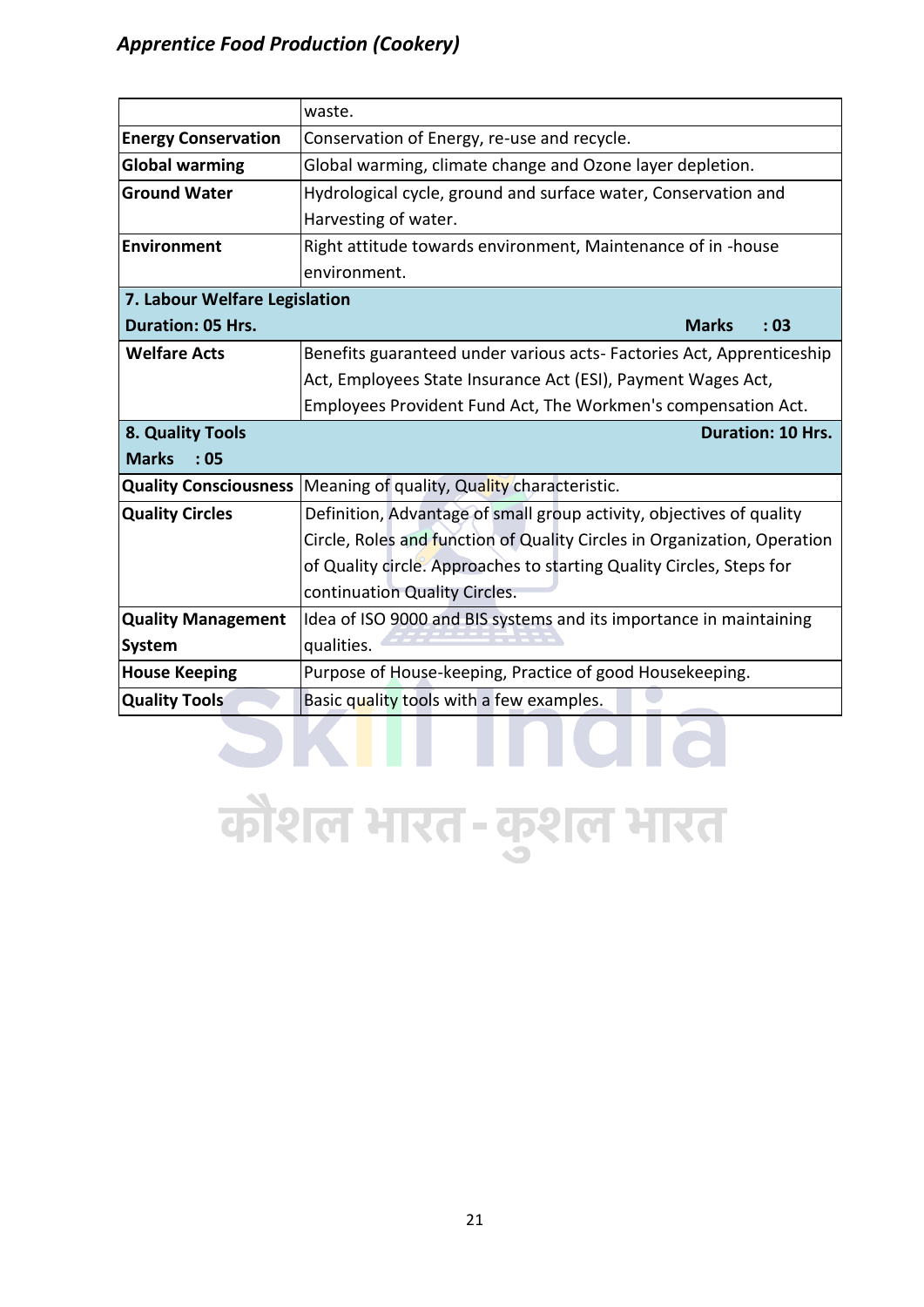# **10. DETAILS OF COMPETENCIES (ON-JOBTRAINING)**

The **competencies/ specific outcomes** on completion of On-Job Training are detailed below: -

#### **Block – I**

- 1. Identify & comply safe working practices, elementary of first Aid, Fire Prevention and Fire Fighting, personal Safety and Social Responsibility.
- 2. Identify & classify different types of hotels & restaurants.
- 3. Understand & explain orientation of the Food Production department & its organisational structure in Hotel Industry.
- 4. Identify Utensils &equipments and chemical and sanitizing agents used for kitchen tools and equipments.
- 5. Operate & maintain different types of equipments used in the Food Production department.
- 6. Apply & Use the latest techniques of preparing varieties of food items in short span of time.
- 7. Maintain cleanliness & Hygiene of Kitchen area & avoid Cross Contamination of food
- 8. Maintain personal hygiene & implement statutory provision of disposal of waste food.

#### **Block – II**

- 9. Practice the Do's and Don'ts of the Food Production department
- 10. Prepare different innovative cuts of vegetables & fruits.
- 11. Prepare Different types of stock sauces, Mother Sauces and their derivatives etc.
- 12. Apply different styles & cooking methods for preparing various dishes.
- 13. Identify various food material ingredients & their uses.
- 14. Prepare different types of Regional foods.
- 15. Apply Knowledge of A la Carte as well as Bulk cooking as per the requirement.
- 16. Prepare and cook food for European cuisine, Continental, Indian, Chinese, Bakery or Pastry etc.
- 17. Identify & arrange Pot Washing materials , fix cleaning schedules in the department

#### **Note:**

- 1. Industry must ensure that above mentioned competencies are achieved by the trainees during their on job training.
- 2. In addition to above competencies/ outcomes industry may impart additional training relevant to the specific industry.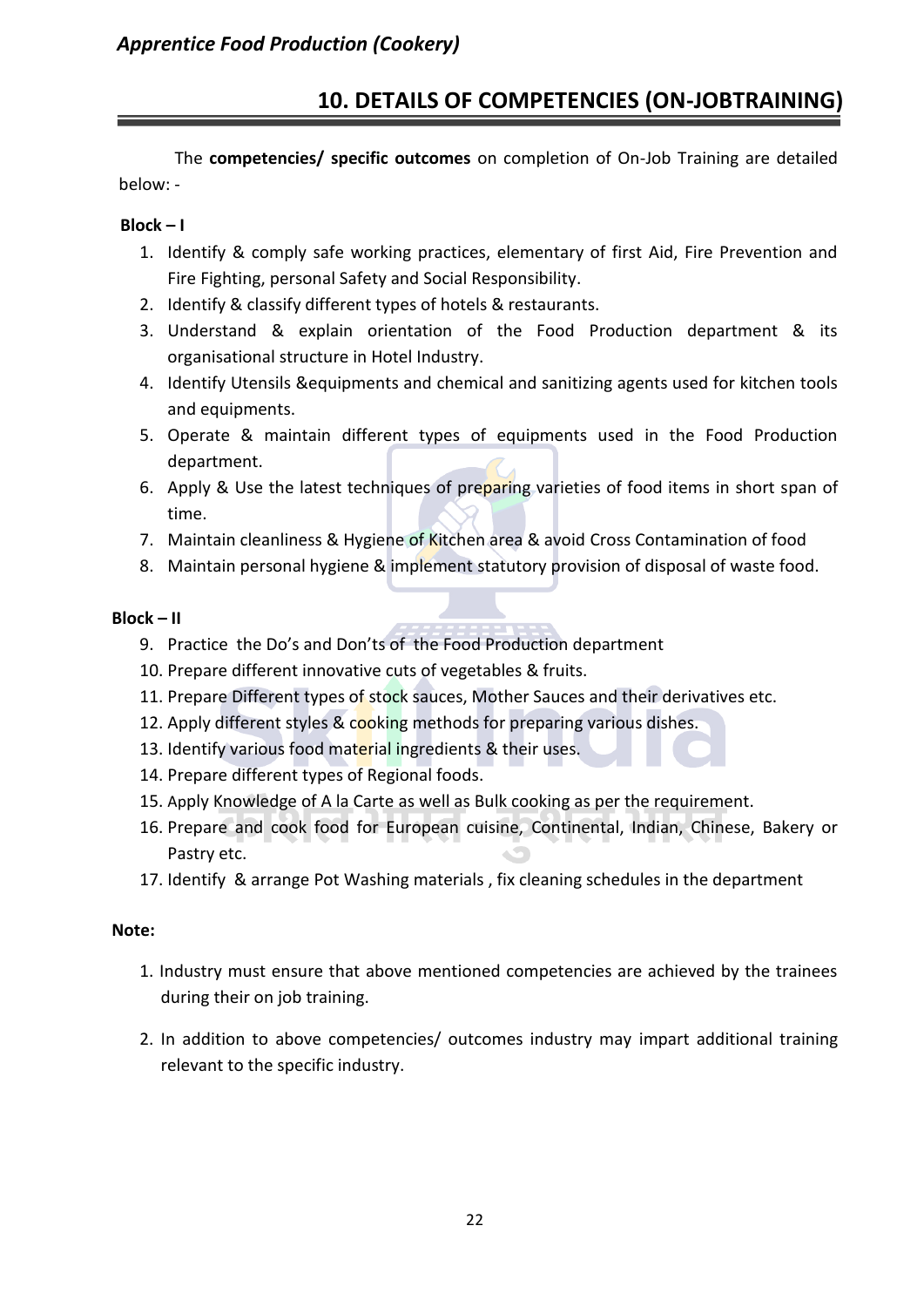<u> Liste de la construcción de la construcción de la construcción de la construcción de la construcción de la c</u>

#### INFRASTRUCTURE FOR PROFESSIONAL SKILL & PROFESSIONAL KNOWLEDGE

| <b>APPRENTICE FOOD PRODUCTION (COOKERY)</b>                         |                                                                 |                     |  |  |  |  |  |
|---------------------------------------------------------------------|-----------------------------------------------------------------|---------------------|--|--|--|--|--|
| LIST OF TOOLS AND EQUIPMENT for Basic Training (For 20 Apprentices) |                                                                 |                     |  |  |  |  |  |
| A: TRAINEES TOOL KIT:-                                              |                                                                 |                     |  |  |  |  |  |
| SI.                                                                 | Name of the items                                               |                     |  |  |  |  |  |
| No.                                                                 |                                                                 | Quantity            |  |  |  |  |  |
|                                                                     | Knife $Kit -$<br>Chef's Knife                                   |                     |  |  |  |  |  |
|                                                                     | <b>Filet Knife</b>                                              |                     |  |  |  |  |  |
| $\mathbf{1}$                                                        | Paring Knife                                                    | 1 each              |  |  |  |  |  |
|                                                                     | Peelers                                                         |                     |  |  |  |  |  |
|                                                                     | Knife Sharpeners                                                |                     |  |  |  |  |  |
|                                                                     |                                                                 | 3 Sets (2)          |  |  |  |  |  |
| $\overline{2}$                                                      | <b>Wiping Cloth</b>                                             | Nos.)               |  |  |  |  |  |
| 3                                                                   | Apron                                                           | 3 Nos.              |  |  |  |  |  |
| 4                                                                   | Kitchen Shoes (slip on, round front, anti slip)                 | 2 Pairs             |  |  |  |  |  |
| 5                                                                   | Head/Beard mesh cap                                             | 2 pairs             |  |  |  |  |  |
|                                                                     | <b>Training Kitchen</b>                                         |                     |  |  |  |  |  |
| SI.                                                                 | Equipment                                                       | <b>Essential or</b> |  |  |  |  |  |
| No.                                                                 |                                                                 | <b>Desirable</b>    |  |  |  |  |  |
| $\mathbf{1}$                                                        | Working tables (Stainless steel food grade)                     | E                   |  |  |  |  |  |
| $\overline{2}$                                                      | L.P. Gas Cooking Range                                          | E                   |  |  |  |  |  |
| 3                                                                   | Oven, toaster and griller                                       | E                   |  |  |  |  |  |
| 4                                                                   | <b>Induction Plate</b>                                          | E<br>E              |  |  |  |  |  |
| 5                                                                   | <b>Tandoor and Skewer</b>                                       |                     |  |  |  |  |  |
| 6                                                                   | <b>Cooking Range (High Pressure)</b>                            |                     |  |  |  |  |  |
| 7                                                                   | Griddle (Cooking plate)                                         |                     |  |  |  |  |  |
| 8                                                                   | Dry Store                                                       |                     |  |  |  |  |  |
| 9                                                                   | Refrigerator and Deep Freezer                                   |                     |  |  |  |  |  |
| 10                                                                  | <b>Black Board</b>                                              |                     |  |  |  |  |  |
| 11                                                                  | Trainer's Table                                                 | D                   |  |  |  |  |  |
| 12                                                                  | Required Electric, Gas Connections, Lighting & Air Conditioning | D                   |  |  |  |  |  |
| 13                                                                  | Dish Wash Area with required Sink & water supply                | E                   |  |  |  |  |  |
| 14                                                                  | Pot Wash Area with required water supply                        | E                   |  |  |  |  |  |
| 15                                                                  | <b>Grinding Stone</b>                                           | E                   |  |  |  |  |  |
| 16                                                                  | Coconut Grater                                                  | D                   |  |  |  |  |  |
| 17                                                                  | <b>Grinder Machine</b>                                          | D                   |  |  |  |  |  |
| 18                                                                  | Blender/Mixer                                                   | D                   |  |  |  |  |  |
| 19                                                                  | Dough or batter Maker                                           | D                   |  |  |  |  |  |
| 20                                                                  | Dough Mixer                                                     | D<br>E              |  |  |  |  |  |
| 21                                                                  | <b>Weighing Balance</b>                                         |                     |  |  |  |  |  |
| 22                                                                  | Chopping Boards - Plastic with HACCP Colour Coding              |                     |  |  |  |  |  |
| 23                                                                  | Cutting Knives (Full Set) (All Types)                           | E                   |  |  |  |  |  |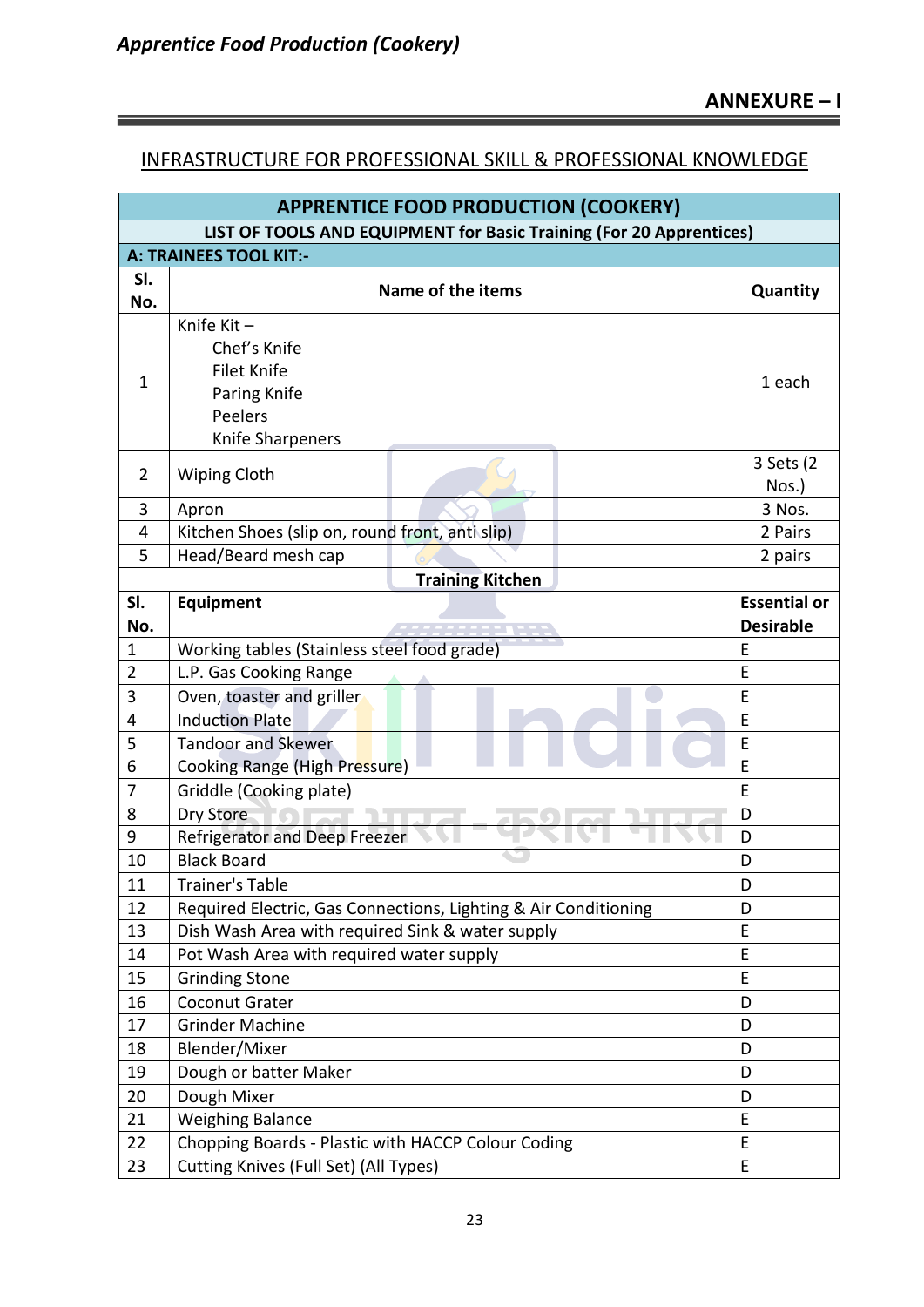| 24             | Frying Pan-Non-Stick/Small/Medium/Large                               |             |  |  |  |  |
|----------------|-----------------------------------------------------------------------|-------------|--|--|--|--|
| 25             | Kadai-Large/Small (Non stick induction)                               | E           |  |  |  |  |
| 19             | <b>Heavy Bottom Pan Small/Big</b>                                     | E           |  |  |  |  |
| 20             | Aluminum Degchi-15Ltr./12 Ltr.                                        | E           |  |  |  |  |
| 21             | Tawa- General/Large                                                   | E           |  |  |  |  |
| 22             | Wok (Chinese Kadai)                                                   | E           |  |  |  |  |
| 23             | Cooker-1 Ltr. / 2 Ltr.,                                               | E           |  |  |  |  |
| 24             | <b>Strainers-Conical/Strainers)</b>                                   | E           |  |  |  |  |
| 25             | Steel Bowls-Small/Medium/Big                                          | E           |  |  |  |  |
| 26             | Collander                                                             | Е           |  |  |  |  |
| 27             | <b>Baking Tray</b>                                                    | E           |  |  |  |  |
| 28             | Holders(Tongs/bowl)                                                   | E           |  |  |  |  |
| 29             | Saucepan Large/small                                                  | E           |  |  |  |  |
| 30             | Plastic Trays-Big/Small                                               | D           |  |  |  |  |
| 31             | Pie Dish                                                              | D           |  |  |  |  |
| 32             | <b>Steel Plates</b>                                                   | D           |  |  |  |  |
| 33             | Containers (For keeping dry items) (Plastic/Steel)                    | E           |  |  |  |  |
| 34             | Serving dish                                                          | E           |  |  |  |  |
| 35             | Bread, Cake & assorted moulds                                         | E           |  |  |  |  |
| 36             | Roiling Pin and Rolling Base                                          | E           |  |  |  |  |
| 37             | <b>Mandolin Grater</b>                                                | D           |  |  |  |  |
| 38             | Wooden Spatula                                                        | E           |  |  |  |  |
| 39             | Perforated Spoon                                                      | E           |  |  |  |  |
| 40             | <b>Steel Slicer</b>                                                   | E           |  |  |  |  |
| 41             | <b>Steel Basin</b>                                                    | D           |  |  |  |  |
| 42             | <b>Steel Ladles</b>                                                   | D           |  |  |  |  |
| 43             | <b>Steel &amp; Plastic Mugs</b>                                       | D           |  |  |  |  |
| 44             | <b>Steel Spoons</b>                                                   | D           |  |  |  |  |
| 45             | <b>Balloon Whisk</b>                                                  | Ε           |  |  |  |  |
| 46             | <b>Measuring Jars</b>                                                 | E           |  |  |  |  |
| 47             | <b>Digital Thermometers</b>                                           | E           |  |  |  |  |
| 48             | <b>Dustbins</b>                                                       | E           |  |  |  |  |
| 49             | Chart denoting the Do's' and Don'ts Kitchen                           | E           |  |  |  |  |
| 50             | First Aid Kit and Fire Extinguishers                                  | E           |  |  |  |  |
| 51             | <b>Baking ovens</b>                                                   | E           |  |  |  |  |
| 52             | Fly killer (UV type)                                                  | E           |  |  |  |  |
|                |                                                                       |             |  |  |  |  |
| 53             | Rodent box/ Glue Trap                                                 | E           |  |  |  |  |
|                | <b>B: Instruments &amp; General Shop Outfit</b>                       |             |  |  |  |  |
| SI.            |                                                                       |             |  |  |  |  |
| No.            | Name of the items                                                     | Quantity    |  |  |  |  |
| $\mathbf{1}$   | Lighting (natural & artificial).                                      | As required |  |  |  |  |
|                | Ventilation, air-conditioning (temperature & humidity and air quality | As required |  |  |  |  |
| $\overline{2}$ | measurement).                                                         |             |  |  |  |  |
| 3              | Minimum recommended space for prevention of accidents.                | As required |  |  |  |  |
| 4              | Trolleys & other aids to lift and move heavy material.                | As required |  |  |  |  |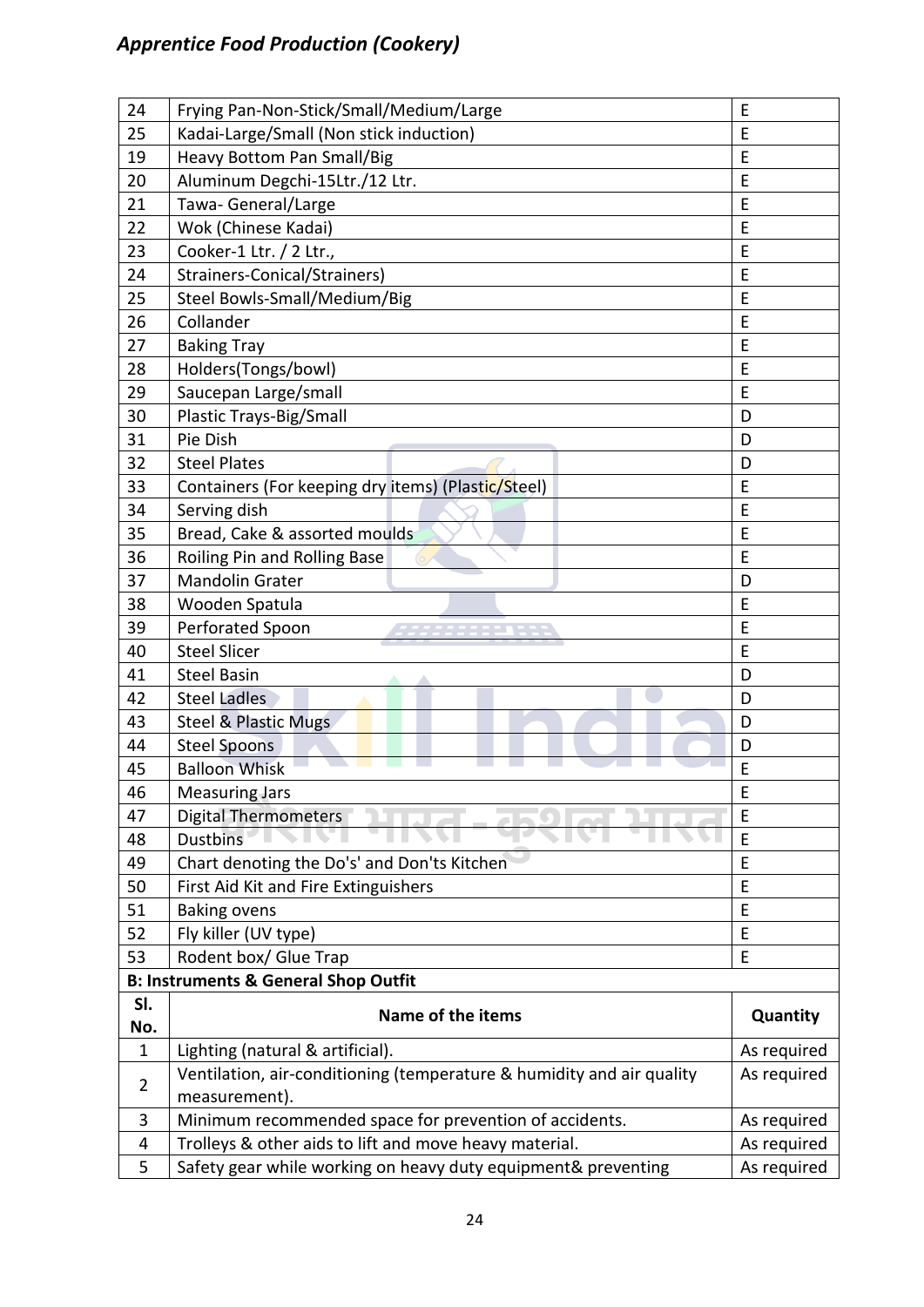|                | contamination of food Steel mesh gloves.                         |             |  |  |  |  |  |
|----------------|------------------------------------------------------------------|-------------|--|--|--|--|--|
| 6              | Locker for 20 Trainees                                           |             |  |  |  |  |  |
|                | C: General Machinery Installations -                             |             |  |  |  |  |  |
| SI.            | <b>Name &amp; Description of Machines</b>                        | Quantity    |  |  |  |  |  |
| No.            |                                                                  |             |  |  |  |  |  |
|                | A machinery / equipment are not essential, but desirable and     | As per size |  |  |  |  |  |
|                | intended for heavy pay load                                      | οf          |  |  |  |  |  |
|                |                                                                  | establishm  |  |  |  |  |  |
|                |                                                                  | ent         |  |  |  |  |  |
| 1              | Walk $-$ in coolers and deep freeze                              | As required |  |  |  |  |  |
| $\overline{2}$ | Deep fat fryers                                                  | As required |  |  |  |  |  |
| 3              | 3-tier ovens                                                     | As required |  |  |  |  |  |
| 4              | Combi - ovens                                                    | As required |  |  |  |  |  |
| 5              | Steam boilers / Tandoors / Griddle plates                        | As required |  |  |  |  |  |
| 6              | High pressure gas stoves                                         | As required |  |  |  |  |  |
| 7              | Industrial scale – peeler, slices, choppers, Grinder and pulper. | As required |  |  |  |  |  |
| 9              | Dough kneaders & sheeters, Beater / mixers for batters           | As required |  |  |  |  |  |
| 10             | <b>Wet Grinders</b>                                              | As required |  |  |  |  |  |
|                |                                                                  |             |  |  |  |  |  |



# Skill India कौशल भारत-कुशल भारत